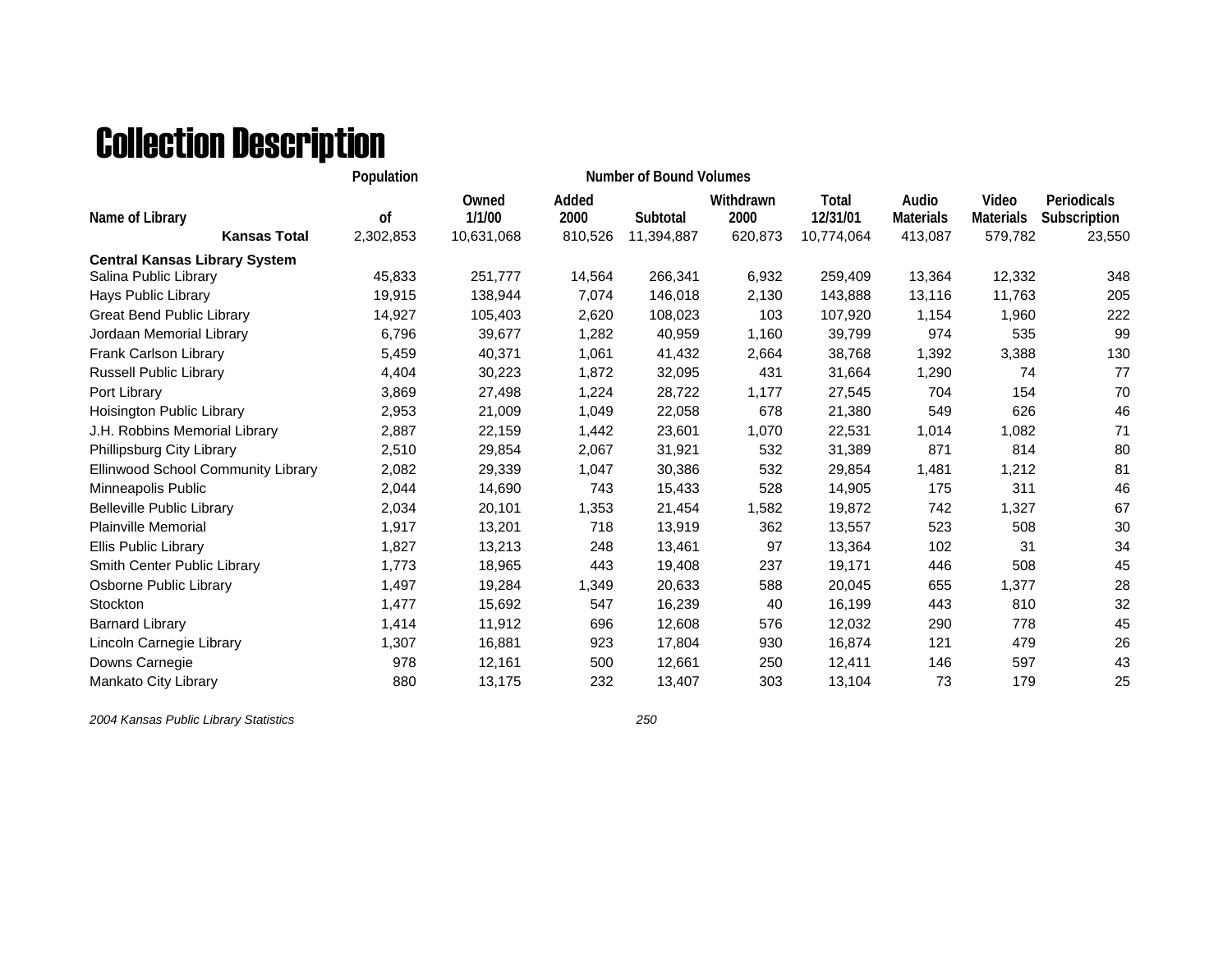|                                                              | Population      |                               |                          | <b>Number of Bound Volumes</b> |                              |                                        |                                      |                                      |                                       |
|--------------------------------------------------------------|-----------------|-------------------------------|--------------------------|--------------------------------|------------------------------|----------------------------------------|--------------------------------------|--------------------------------------|---------------------------------------|
| Name of Library<br><b>Kansas Total</b>                       | 0f<br>2,302,853 | Owned<br>1/1/00<br>10,631,068 | Added<br>2000<br>810,526 | Subtotal<br>11,394,887         | Withdrawn<br>2000<br>620,873 | <b>Total</b><br>12/31/01<br>10,774,064 | Audio<br><b>Materials</b><br>413,087 | Video<br><b>Materials</b><br>579,782 | Periodicals<br>Subscription<br>23,550 |
|                                                              |                 |                               |                          |                                |                              |                                        |                                      |                                      |                                       |
| <b>Central Kansas Library System</b><br>Independent Township | 816             | 9,126                         | 723                      | 9,849                          | 433                          | 9,416                                  | 210                                  | 420                                  | 15                                    |
| Lang Memorial                                                | 765             | 13,628                        | 210                      | 13,838                         | 266                          | 13,572                                 | 10                                   | 339                                  | 26                                    |
| Randolph-Decker Pub. Lib.                                    | 721             | 14,564                        | 305                      | 14,869                         | 292                          | 14,577                                 | 87                                   | 271                                  | 16                                    |
| Logan Public Library                                         | 566             | 6,035                         | 70                       | 6,105                          | 122                          | 5,983                                  | 144                                  | 255                                  | 18                                    |
| Kanopolis Public Library                                     | 524             | 6,111                         | 236                      | 6,347                          | 207                          | 6,140                                  | 61                                   | 279                                  | 25                                    |
| Glasco City Library                                          | 509             | 7,050                         | 77                       | 7,127                          | 30                           | 7,097                                  | 12                                   | 318                                  | 40                                    |
| Cawker City Public Library                                   | 504             | 9,634                         | 115                      | 9,749                          | 102                          | 9,647                                  | 0                                    | 175                                  | 20                                    |
| Kensington Community/School Library                          | 492             | 12,160                        | 394                      | 12,554                         | 450                          | 12,104                                 | 185                                  | 182                                  | 65                                    |
| Delphos Public Library                                       | 459             | 5,661                         | 94                       | 5,755                          | 152                          | 5,603                                  | 71                                   | 443                                  | 12                                    |
| Jewell                                                       | 447             | 4,643                         | 253                      | 4,896                          | 167                          | 4,729                                  | 35                                   | 142                                  | 10                                    |
| Glen Elder Library                                           | 422             | 3,966                         | 111                      | 4,077                          | 80                           | 3,997                                  | 11                                   | 153                                  | 12                                    |
| Lucas Public Library                                         | 416             | 5,629                         | 147                      | 5,776                          | 111                          | 5,665                                  | 271                                  | 212                                  | 20                                    |
| <b>Gypsum Community Library</b>                              | 401             | 3,457                         | 209                      | 3,666                          | 569                          | 3,097                                  | 65                                   | 295                                  | 74                                    |
| Scandia                                                      | 387             | 9,688                         | 154                      | 9,842                          | 194                          | 9,648                                  | 206                                  | 208                                  | 53                                    |
| Jamestown City Library                                       | 387             | 8,275                         | 781                      | 9,056                          | 1,178                        | 7,878                                  | 5                                    | 22                                   | 20                                    |
| <b>Otis Community Library</b>                                | 316             | 5,484                         | 264                      | 5,748                          | 382                          | 5,366                                  | 10                                   | 446                                  | 24                                    |
| Sylvan Grove Public Library                                  | 310             | 4,781                         | 83                       | 4,864                          | 47                           | 4,817                                  | 134                                  | 412                                  | 19                                    |
| <b>Courtland Community Library</b>                           | 302             | 5,548                         | 255                      | 5,803                          | 250                          | 5,553                                  | 30                                   | 125                                  | 13                                    |
| Mccracken Public Library                                     | 293             | 9,284                         | 624                      | 9,908                          | 181                          | 9,727                                  | 28                                   | 188                                  | 24                                    |
| Lebanon Community Library                                    | 279             | 8,070                         | 492                      | 8,562                          | 114                          | 8,448                                  | 61                                   | 262                                  | 19                                    |
| Palco Public Library                                         | 235             | 8,884                         | 310                      | 9,194                          | 420                          | 8,774                                  | 217                                  | 135                                  | 15                                    |
| <b>Burr Oak City Library</b>                                 | 234             | 5,860                         | 482                      | 6,342                          | 104                          | 6,238                                  | 206                                  | 308                                  | 10                                    |
| <b>Bison Community Library</b>                               | 221             | 5,225                         | 146                      | 5,371                          | 150                          | 5,221                                  | 75                                   | 260                                  | 15                                    |
| Kirwin City Library                                          | 218             | 6,759                         | 301                      | 7,060                          | 57                           | 7,003                                  | 77                                   | 301                                  | 19                                    |
| Luray City Library                                           | 188             | 1,465                         | 58                       | 1,523                          | 123                          | 1,400                                  | 39                                   | 85                                   | $\overline{2}$                        |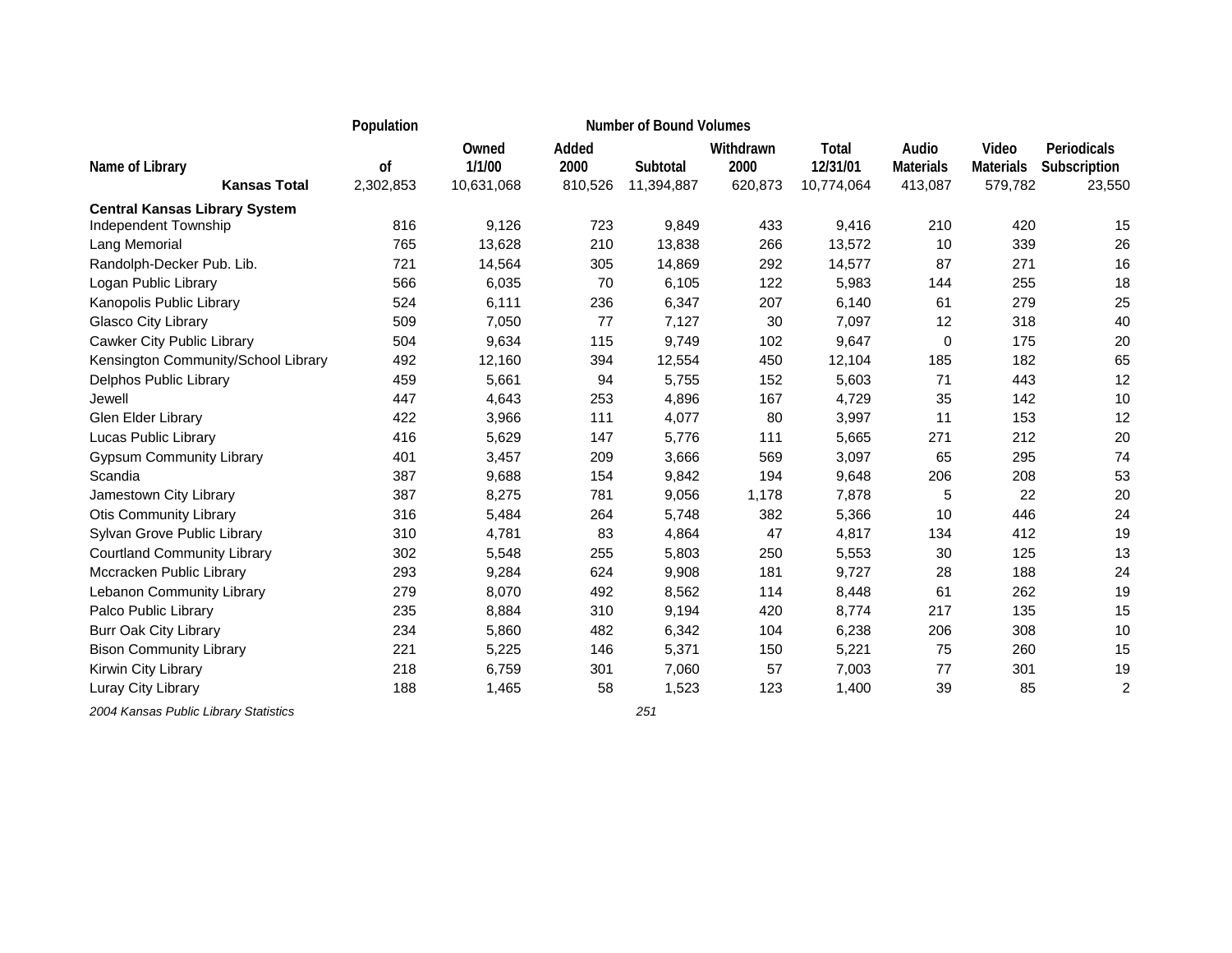|                                                                                |                     | Number of Bound Volumes<br>Population |                          |                        |                              |                                 |                                      |                                      |                                       |                   |
|--------------------------------------------------------------------------------|---------------------|---------------------------------------|--------------------------|------------------------|------------------------------|---------------------------------|--------------------------------------|--------------------------------------|---------------------------------------|-------------------|
| Name of Library<br><b>Kansas Total</b><br><b>Central Kansas Library System</b> | 0f<br>2,302,853     | Owned<br>1/1/00<br>10,631,068         | Added<br>2000<br>810,526 | Subtotal<br>11,394,887 | Withdrawn<br>2000<br>620,873 | Total<br>12/31/01<br>10,774,064 | Audio<br><b>Materials</b><br>413,087 | Video<br><b>Materials</b><br>579,782 | Periodicals<br>Subscription<br>23,550 |                   |
| Long Island Community Library                                                  |                     | 148                                   | 3.319                    | 228                    | 3,547                        | 165                             | 3,382                                | 66                                   | 170                                   | 13                |
| Rae Hobson Memorial Library                                                    |                     | 147                                   | 3,063                    | 61                     | 3,124                        | 12                              | 3,112                                | 28                                   | 185                                   | 13                |
| Sunshine City Library                                                          |                     | 134                                   | 3.237                    | 176                    | 3,413                        | 85                              | 3,328                                | 85                                   | 265                                   | 14                |
| Gaylord City Library                                                           |                     | 131                                   | 6,329                    | 77                     | 6,406                        | 27                              | 6,379                                | 6                                    | 0                                     | $\Omega$          |
| Formoso Public Library                                                         |                     | 116                                   | 4,118                    | 493                    | 4,611                        | 177                             | 4,434                                | 26                                   | 96                                    | 18                |
| Randall Public Library                                                         |                     | 77                                    | 3.426                    | 223                    | 3.649                        | 297                             | 3,352                                | 103                                  | 117                                   | $12 \overline{ }$ |
|                                                                                | <b>System Total</b> | 139,948                               | 1.110.008                | 51,206                 | 1,161,214                    | 29,846                          | 1,131,368                            | 42,189                               | 47.914                                | 2,506             |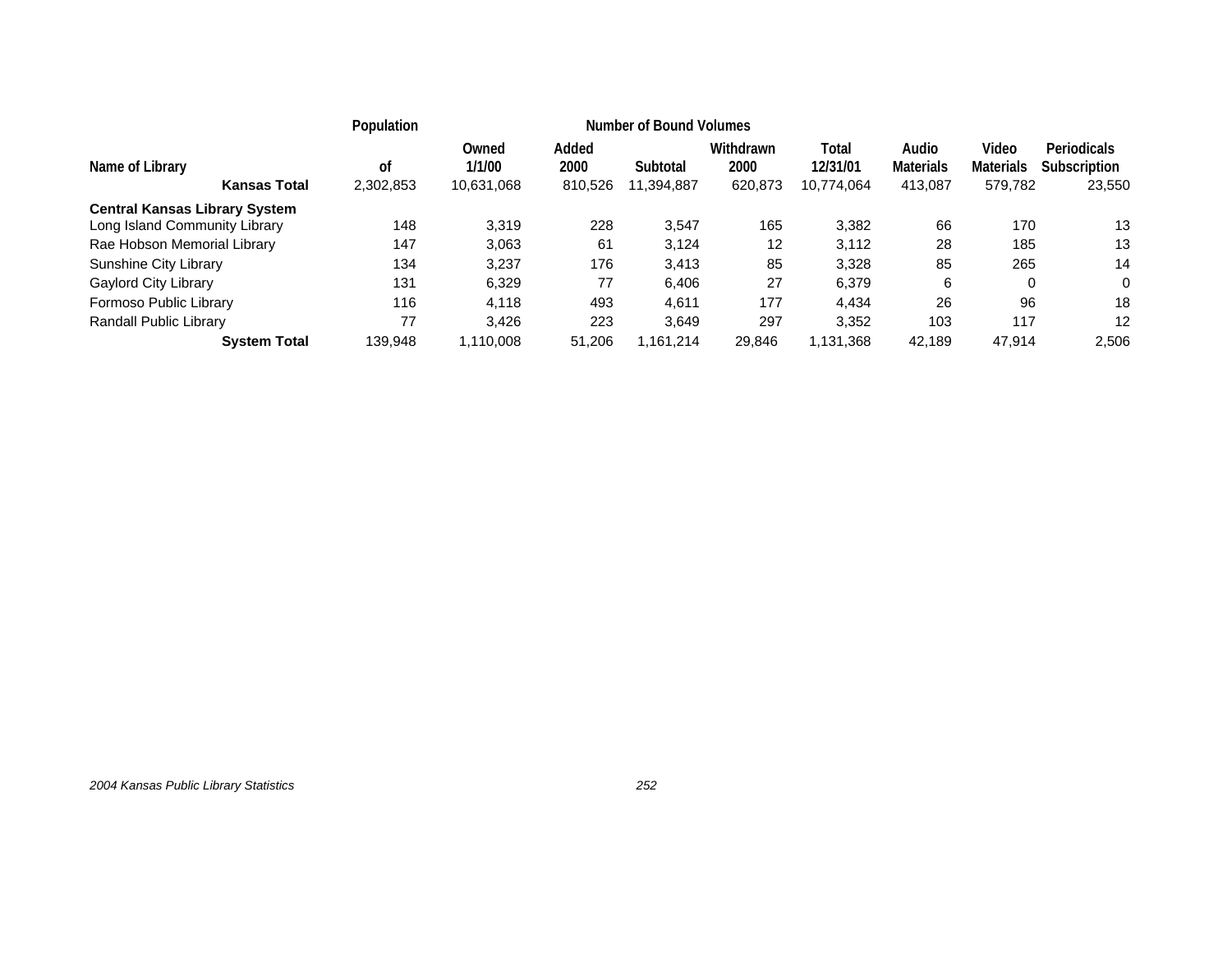|                                     | Population |                 |               | <b>Number of Bound Volumes</b> |                   |                   |                           |                           |                             |
|-------------------------------------|------------|-----------------|---------------|--------------------------------|-------------------|-------------------|---------------------------|---------------------------|-----------------------------|
| Name of Library                     | 0f         | Owned<br>1/1/00 | Added<br>2000 | Subtotal                       | Withdrawn<br>2000 | Total<br>12/31/01 | Audio<br><b>Materials</b> | Video<br><b>Materials</b> | Periodicals<br>Subscription |
| <b>Kansas Total</b>                 | 2,302,853  | 10,631,068      | 810,526       | 11,394,887                     | 620,873           | 10,774,064        | 413,087                   | 579,782                   | 23,550                      |
| North Central Kansas Library System |            |                 |               |                                |                   |                   |                           |                           |                             |
| Manhattan Public Library            | 44,733     | 173,954         | 14,662        | 188,616                        | 27,419            | 161,197           | 5,065                     | 5,097                     | 325                         |
| Emporia Public Library              | 32,516     | 88,131          | 8,459         | 96,590                         | 2,045             | 94,545            | 9,601                     | 3,285                     | 198                         |
| Dorothy Bramlage Public Library     | 26,313     | 61,980          | 3,838         | 65,818                         | 1,297             | 64,521            | 1,875                     | 3,949                     | 190                         |
| Pottawatomie Wabaunsee Regional     | 21,222     | 124,641         | 2,502         | 127,143                        | 1,713             | 125,430           | 2,421                     | 273                       | 140                         |
| Abilene Public Library              | 6,456      | 61,157          | 4,082         | 65,239                         | 6,464             | 58,775            | 704                       | 1,718                     | 80                          |
| Clay Center Carnegie Library        | 4,405      | 42,165          | 1,352         | 43,517                         | 2,666             | 40,851            | 712                       | 430                       | 85                          |
| Wamego Public Library               | 4,237      | 18,945          | 2,002         | 20,947                         | 2,452             | 18,495            | 953                       | 1,757                     | 60                          |
| Marysville Public Library           | 3,133      | 27,322          | 1,879         | 29,201                         | 483               | 28,718            | 542                       | 934                       | 136                         |
| Hillsboro Public Library            | 2,839      | 20,489          | 581           | 21,070                         | 360               | 20,710            | 318                       | 936                       | 85                          |
| Herington Public Library            | 2,491      | 13,427          | 408           | 13,835                         | 577               | 13,258            | 75                        | 210                       | 35                          |
| Council Grove Public Library        | 2,275      | 18,743          | 1,136         | 19,879                         | 21                | 19,858            | 885                       | 1,147                     | 38                          |
| Marion City Library                 | 2,058      | 20,500          | 2,162         | 22,662                         | 10                | 22,652            | 435                       | 1,390                     | 54                          |
| Peabody Township Llibrary           | 1,523      | 11,297          | 267           | 11,564                         | 1,368             | 10,196            | 47                        | 50                        | 25                          |
| Americus Township Library           | 1,518      | 16,364          | 920           | 17,284                         | 127               | 17,157            | 45                        | 407                       | 25                          |
| Chapman Public Library              | 1,252      | 14,935          | 325           | 15,260                         | 300               | 14,960            | 100                       | 390                       | 49                          |
| Cottonwood Falls/Burnley Memorial   | 1,183      | 8,858           | 407           | 9,265                          | 51                | 9,214             | 13                        | $\overline{c}$            | 31                          |
| Washington Library                  | 1,168      | 33,884          | 827           | 34,711                         | 6,408             | 28,303            | 208                       | 72                        | 12                          |
| Solomon Public Library              | 1,062      | 11,994          | 262           | 12,256                         | 0                 | 12,256            | 21                        | 197                       | 38                          |
| <b>Blue Rapids Public Library</b>   | 1,061      | 5,555           | 395           | 5,950                          | 61                | 5,889             | 27                        | 120                       | 24                          |
| Hartford/Elmendaro Township         | 954        | 11,026          | 425           | 11,451                         | 300               | 11,151            | 55                        | 538                       | 12                          |
| <b>Hillcrest Library</b>            | 900        | 11,137          | 1,984         | 13,121                         | 387               | 12,734            | 148                       | 463                       | 27                          |
| Wakefield Public Library            | 854        | 8,574           | 374           | 8,948                          | 159               | 8,789             | 159                       | 234                       | 34                          |
| <b>Enterprise Public Library</b>    | 823        | 16,669          | 190           | 16,859                         | 0                 | 16,859            | 13                        | 390                       | 45                          |
| Lyon County Library Dist. #1        | 817        | 9,400           | 443           | 9,843                          | 84                | 9,759             | 144                       | 182                       | 9                           |
| <b>Frankfort City Library</b>       | 817        | 10,428          | 583           | 11,011                         | 1,541             | 9,470             | 129                       | 356                       | 17                          |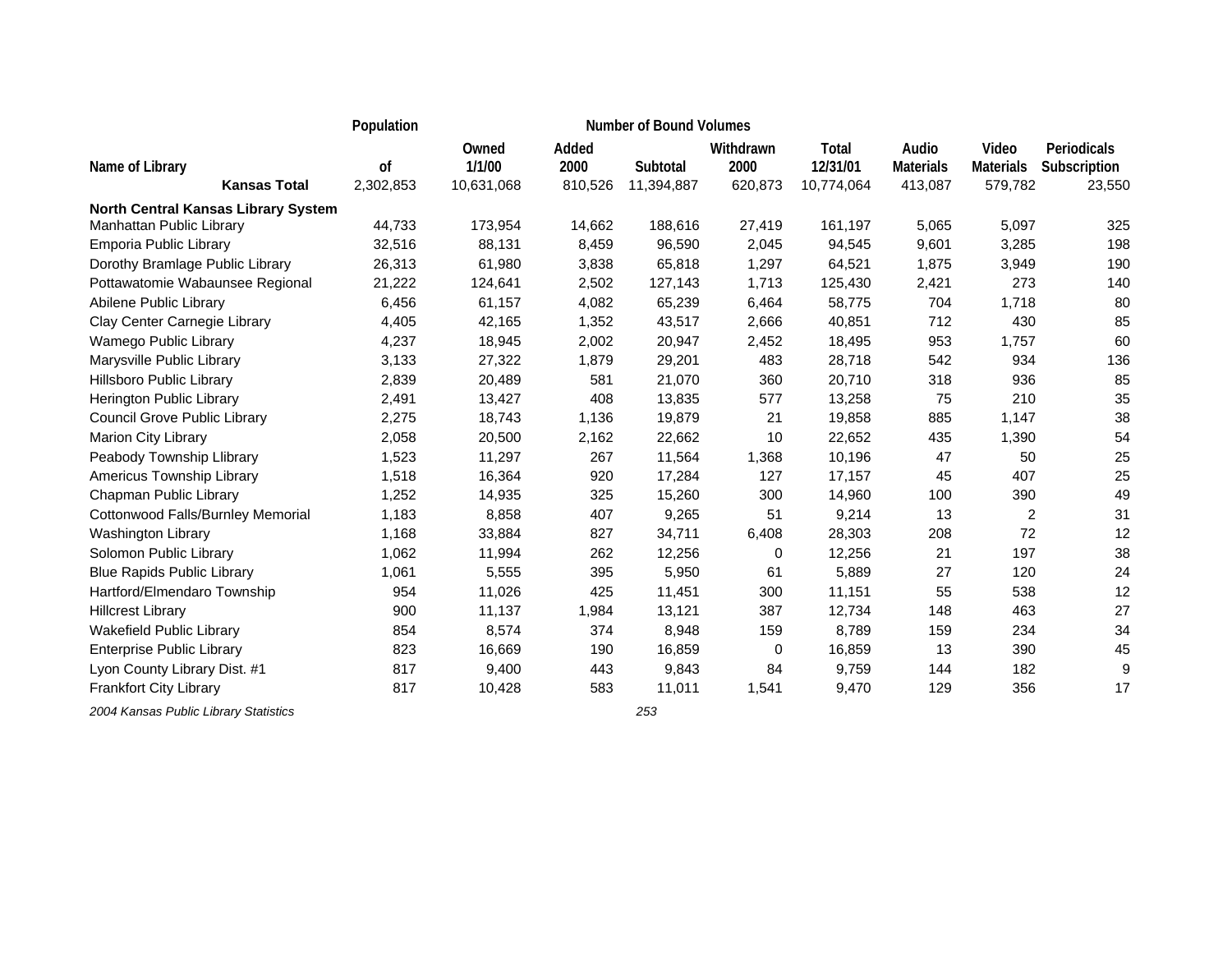|                                        | Population      |                               |                          |                        |                              |                                 |                                      |                                      |                                              |
|----------------------------------------|-----------------|-------------------------------|--------------------------|------------------------|------------------------------|---------------------------------|--------------------------------------|--------------------------------------|----------------------------------------------|
| Name of Library<br><b>Kansas Total</b> | 0f<br>2,302,853 | Owned<br>1/1/00<br>10,631,068 | Added<br>2000<br>810,526 | Subtotal<br>11,394,887 | Withdrawn<br>2000<br>620,873 | Total<br>12/31/01<br>10,774,064 | Audio<br><b>Materials</b><br>413,087 | Video<br><b>Materials</b><br>579,782 | <b>Periodicals</b><br>Subscription<br>23,550 |
| North Central Kansas Library System    |                 |                               |                          |                        |                              |                                 |                                      |                                      |                                              |
| Florence Public Library                | 667             | 8,037                         | 211                      | 8,248                  | 332                          | 7,916                           | 0                                    | 164                                  | 25                                           |
| Waterville Public Library              | 646             | 8,820                         | 697                      | 9,517                  | 551                          | 8,966                           | 235                                  | 320                                  | 26                                           |
| Hanover Public                         | 605             | 17,986                        | 774                      | 18,760                 | 50                           | 18,760                          | 1,175                                | 505                                  | 50                                           |
| Goessel Public Library                 | 557             | 5,993                         | 335                      | 6,328                  | 367                          | 5,961                           | 166                                  | 452                                  | 30                                           |
| <b>Clifton Public Library</b>          | 520             | 4,282                         | 144                      | 4,426                  | 122                          | 4,304                           | 37                                   | 162                                  | 0                                            |
| <b>Whitecity Public Library</b>        | 497             | 11,926                        | 221                      | 12,147                 | 250                          | 11,897                          | 50                                   | 100                                  | 25                                           |
| Leonardville City Library              | 439             | 3,510                         | 431                      | 3,941                  | 105                          | 3,836                           | 3                                    | 67                                   |                                              |
| <b>Axtell Public Library</b>           | 433             | 4,888                         | 320                      | 5,208                  | 208                          | 5,000                           | 147                                  | 485                                  | 29                                           |
| <b>Hope Community Library</b>          | 367             | 4,038                         | 87                       | 4,125                  | 45                           | 4,080                           | $\overline{2}$                       | 0                                    | 3                                            |
| Elm Creek Township Library             | 364             | 6,460                         | 98                       | 6,558                  | 0                            | 6,558                           | 32                                   | 42                                   | 0                                            |
| Dwight Public Library                  | 331             | 4,339                         | 148                      | 4,487                  | 86                           | 4,401                           | 73                                   | 20                                   | 12                                           |
| Agra/F Lee Doctor Library              | 290             | 2,781                         | 550                      | 550                    | 66                           | 484                             | 29                                   | 468                                  | 25                                           |
| <b>Burns Public Library</b>            | 278             | 4,000                         | 3,000                    | 7,000                  | 1,000                        | 6,000                           | 25                                   | 200                                  | 17                                           |
| Summerfield Public Library             | 206             | 3,044                         | 50                       | 3,094                  | 22                           | 3,072                           | $\Omega$                             | 15                                   | 3                                            |
| Vermillion Public Library              | 101             | 4,838                         | 245                      | 5,083                  | 33                           | 5,050                           | 64                                   | 436                                  |                                              |
| <b>System Total</b>                    | 172,911         | 936,517                       | 57,776                   | 991,512                | 59,530                       | 932,032                         | 26,733                               | 27,963                               | 2,023                                        |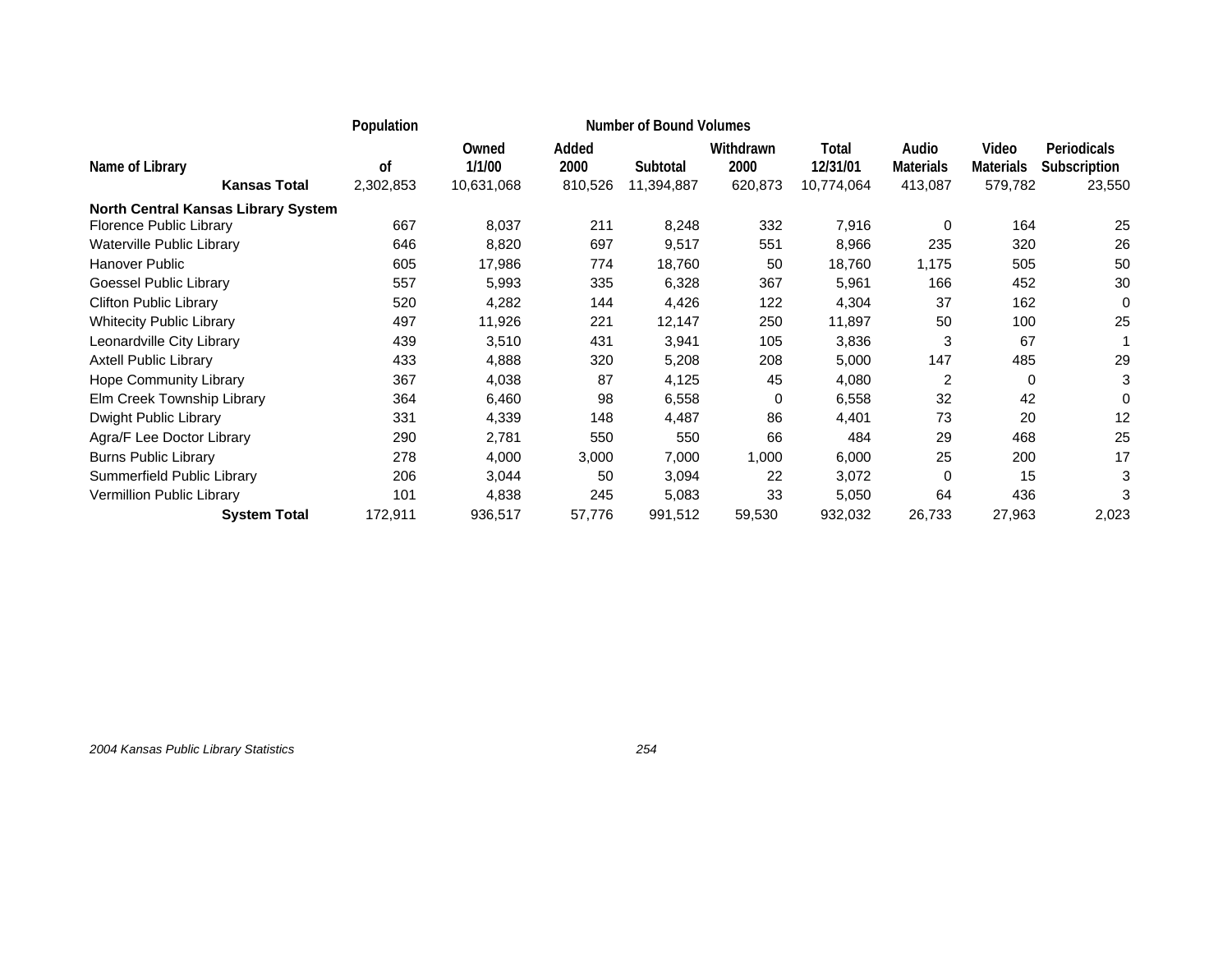|                                          | Population    |                 |               | <b>Number of Bound Volumes</b> |                   |                   |                           |                           |                             |
|------------------------------------------|---------------|-----------------|---------------|--------------------------------|-------------------|-------------------|---------------------------|---------------------------|-----------------------------|
| Name of Library                          | <sub>of</sub> | Owned<br>1/1/00 | Added<br>2000 | Subtotal                       | Withdrawn<br>2000 | Total<br>12/31/01 | Audio<br><b>Materials</b> | Video<br><b>Materials</b> | Periodicals<br>Subscription |
| <b>Kansas Total</b>                      | 2,302,853     | 10,631,068      | 810,526       | 11,394,887                     | 620,873           | 10,774,064        | 413,087                   | 579,782                   | 23,550                      |
| <b>Northeast Kansas Library System</b>   |               |                 |               |                                |                   |                   |                           |                           |                             |
| Johnson County Library                   | 381,237       | 1,198,475       | 120,167       | 1,318,642                      | 101,865           | 1,216,777         | 90,761                    | 106,762                   | 2,239                       |
| Topeka & Shawnee County Public Library   | 167,063       | 403,206         | 68,786        | 471,992                        | 70,435            | 401,557           | 23,633                    | 64,714                    | 1,316                       |
| Kansas City, Kansas Public Library       | 150,316       | 441,213         | 69,419        | 510,632                        | 22,769            | 487,863           | 23,369                    | 33,586                    | 980                         |
| Olathe Public Library                    | 105,274       | 223,428         | 25,471        | 248,899                        | 13,167            | 235,732           | 13,220                    | 22,571                    | 402                         |
| Lawrence Public Library                  | 82,120        | 229,371         | 16,235        | 245,606                        | 14,976            | 230,630           | 14,258                    | 23,394                    | 455                         |
| Leavenworth Public Library               | 35,211        | 118,008         | 9,075         | 127,083                        | 9,069             | 118,014           | 2,371                     | 3,338                     | 233                         |
| Ottawa Library                           | 12,031        | 55,486          | 5,578         | 61,064                         | 1,909             | 59,155            | 1,658                     | 3,565                     | 125                         |
| <b>Atchison Library</b>                  | 10,111        | 73,396          | 5,161         | 78,557                         | 11,822            | 66,735            | 1,280                     | 2,051                     | 129                         |
| Lansing Community Library                | 10,032        | 22,194          | 5,694         | 27,888                         | 1,538             | 26,350            | 532                       | 1,213                     | 51                          |
| Library District #1, Miami County        | 8,300         | 38,292          | 4,101         | 42,393                         | 4,341             | 38,052            | 783                       | 2,643                     | 86                          |
| Library District #1, Doniphan County     | 7,692         | 42,395          | 2,725         | 45,120                         | 1,819             | 43,301            | 1,550                     | 3,049                     | 101                         |
| Basehor Community Library, Dist. #2, Lv. | 6,850         | 20,185          | 3,328         | 23,513                         | 1,635             | 21,878            | 1,154                     | 1,983                     | 91                          |
| <b>Bonner Springs City Library</b>       | 6,777         | 41,250          | 2,676         | $\Omega$                       | 3,298             | $-3,298$          | 1,676                     | 2,485                     | 75                          |
| Eudora Public Library                    | 6,232         | 11,248          | 915           | 12,163                         | 995               | 11,168            | 140                       | 940                       | 60                          |
| Paola Free Library                       | 5,065         | 38,103          | 1,480         | 39,583                         | 1,594             | 37,989            | 1,381                     | 1,035                     | 97                          |
| Osawatomie Public Library                | 4,595         | 28,070          | 1,321         | 29,391                         | 1,012             | 28,379            | 246                       | 950                       | 41                          |
| <b>Baldwin City Library</b>              | 3,637         | 20,985          | 1,732         | 22,717                         | 1,773             | 20,944            | 1,114                     | 1,378                     | 52                          |
| Beck-Bookman Library                     | 3,341         | 31,111          | 1,750         | 32,861                         | 1,736             | 31,125            | 736                       | 1,100                     | 70                          |
| Hiawatha/Morrill Public Library          | 3,331         | 38,565          | 1,661         | 40,226                         | 880               | 39,346            | 1,072                     | 2,519                     | 90                          |
| Tonganoxie Public Library                | 3,317         | 17,131          | 4,246         | 21,377                         | 4,274             | 17,103            | 493                       | 1,235                     | 54                          |
| Osage City Public Library                | 2,954         | 20,327          | 2,824         | 23,151                         | 802               | 22,349            | 614                       | 1,203                     | 50                          |
| Meriden Community Library                | 2,742         | 14,371          | 1,593         | 15,964                         | 1,264             | 14,700            | 199                       | 878                       | 27                          |
| Linwood Community Library Dist. #1       | 2,734         | 15,051          | 1,866         | 16,917                         | 1,693             | 15,224            | 630                       | 1,602                     | 84                          |
| Mary Cotton Public                       | 2,559         | 22,233          | 1,095         | 23,328                         | 1,000             | 22,328            | 1,003                     | 1,468                     | 65                          |
| Oskaloosa Public Library                 | 2,182         | 10,174          | 786           | 10,960                         | 636               | 10,324            | 477                       | 507                       | 36                          |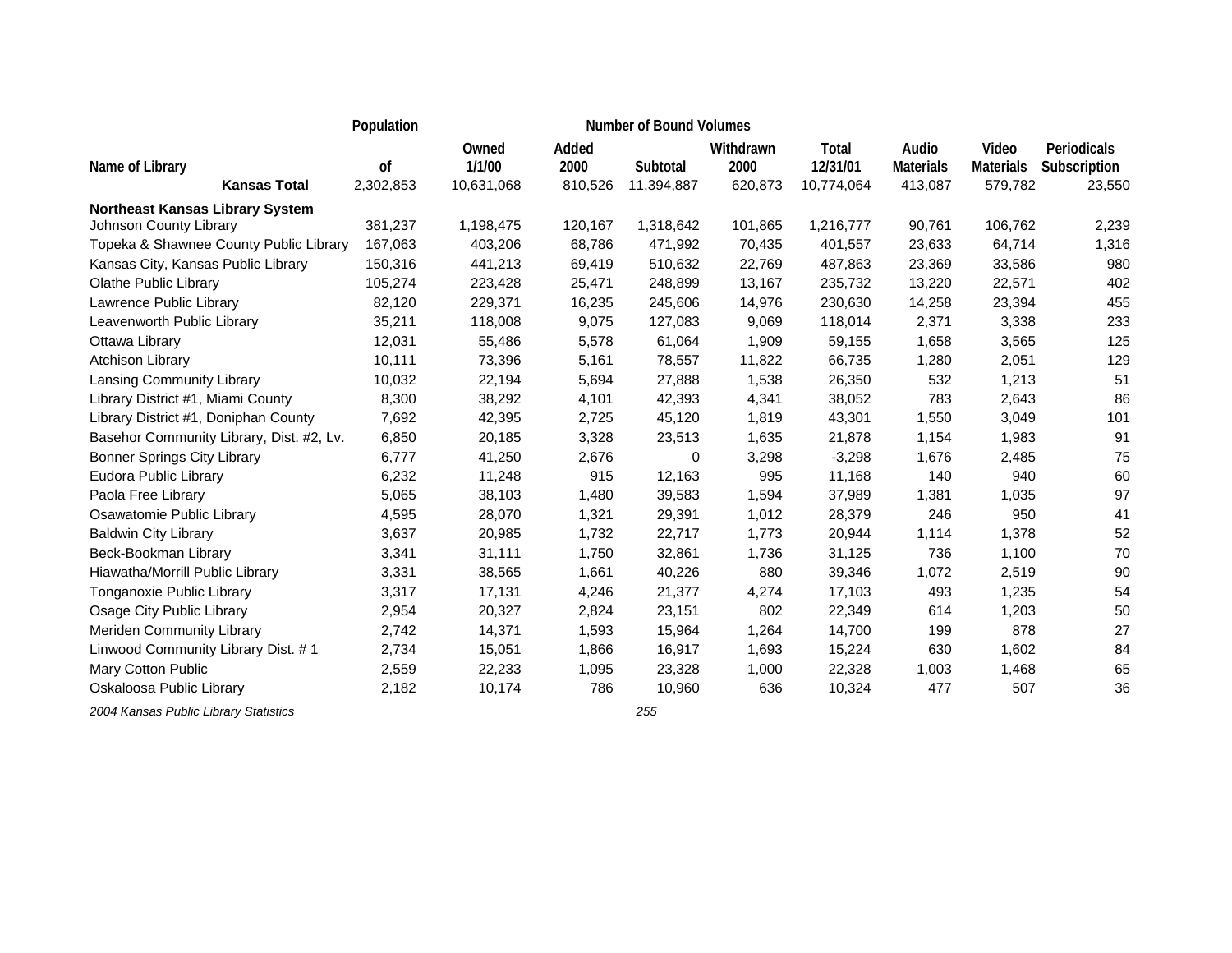|                                        | Population |                 | <b>Number of Bound Volumes</b> |            |                   |                   |                           |                           |                             |
|----------------------------------------|------------|-----------------|--------------------------------|------------|-------------------|-------------------|---------------------------|---------------------------|-----------------------------|
| Name of Library                        | οf         | Owned<br>1/1/00 | Added<br>2000                  | Subtotal   | Withdrawn<br>2000 | Total<br>12/31/01 | Audio<br><b>Materials</b> | Video<br><b>Materials</b> | Periodicals<br>Subscription |
| <b>Kansas Total</b>                    | 2,302,853  | 10,631,068      | 810,526                        | 11,394,887 | 620,873           | 10,774,064        | 413,087                   | 579,782                   | 23,550                      |
| <b>Northeast Kansas Library System</b> |            |                 |                                |            |                   |                   |                           |                           |                             |
| Seneca Free Library                    | 2,084      | 22,379          | 1,526                          | 23,905     | 650               | 23,255            | 1,578                     | 2,347                     | 60                          |
| Delaware Township Library              | 2,068      | 12,901          | 1,092                          | 13,993     | 524               | 13,469            | 175                       | 748                       | 22                          |
| Silver Lake Library                    | 1,993      | 8,777           | 646                            | 9,423      | 329               | 9,094             | 184                       | 883                       | 37                          |
| Horton Public Library                  | 1,883      | 13,163          | 4,506                          | 17,669     | 1,241             | 16,428            | 373                       | 1,494                     | 57                          |
| Rossville Community Library            | 1,846      | 11,720          | 570                            | 12,290     | 317               | 11,973            | 0                         | 1,071                     | 40                          |
| Lyndon Carnegie Library                | 1,628      | 17,307          | 4,005                          | 21,312     | 3,640             | 17,672            | 900                       | 1,850                     | 15                          |
| <b>Wellsville City Library</b>         | 1,595      | 16,633          | 1,533                          | 18,166     | 240               | 17,926            | 110                       | 663                       | 33                          |
| Carbondale City Library                | 1,439      | 7,020           | 960                            | 7,980      | 819               | 7,161             | 144                       | 250                       | 10                          |
| <b>Winchester Public Library</b>       | 1,287      | 16,700          | 2,000                          | 18,700     | 700               | 18,000            | 700                       | 550                       | 25                          |
| <b>Burlingame Community Library</b>    | 997        | 11,220          | 3,295                          | 14,515     | 917               | 13,598            | 135                       | 651                       | 12                          |
| Nortonville Public Library             | 971        | 8,072           | 1,231                          | 9,303      | 192               | 9,111             | 267                       | 1,168                     | 46                          |
| Overbrook Public Library               | 960        | 15,062          | 1,719                          | 16,781     | 462               | 16,319            | 526                       | 767                       | 14                          |
| Mclouth Public Library                 | 855        | 3,000           | 2,933                          | 5,933      | 300               | 5,633             | 89                        | 250                       | 10                          |
| Effingham Community Library            | 585        | 7,496           | 215                            | 7,711      | 250               | 7,461             | 75                        | 200                       | 21                          |
| <b>Barnes Reading Room</b>             | 530        | 8,332           | 923                            | 9,255      | 600               | 8,655             | 85                        | 283                       | 10                          |
| Richmond Public Library                | 518        | 3,432           | 632                            | 4,064      | 661               | 3,403             | 79                        | 357                       | 19                          |
| Centralia Coim, Munity Library         | 512        | 6,063           | 465                            | 6,528      | 175               | 6,353             | 120                       | 1,033                     | 51                          |
| Wetmore Public Library                 | 357        | 12,989          | 625                            | 13,614     | 1,190             | 12,424            | 180                       | 330                       | 9                           |
| <b>Bern Community Library</b>          | 201        | 8,757           | 515                            | 9,272      | 181               | 9,091             | 329                       | 403                       | 12                          |
| <b>Corning City Library</b>            | 167        | 8,787           | 393                            | 9,180      | 250               | 8,930             | 50                        | 506                       | 12                          |
| <b>System Total</b>                    | 1,048,179  | 3,394,078       | 389,469                        | 3,739,621  | 289,940           | 3,449,681         | 190,449                   | 301,973                   | 7,524                       |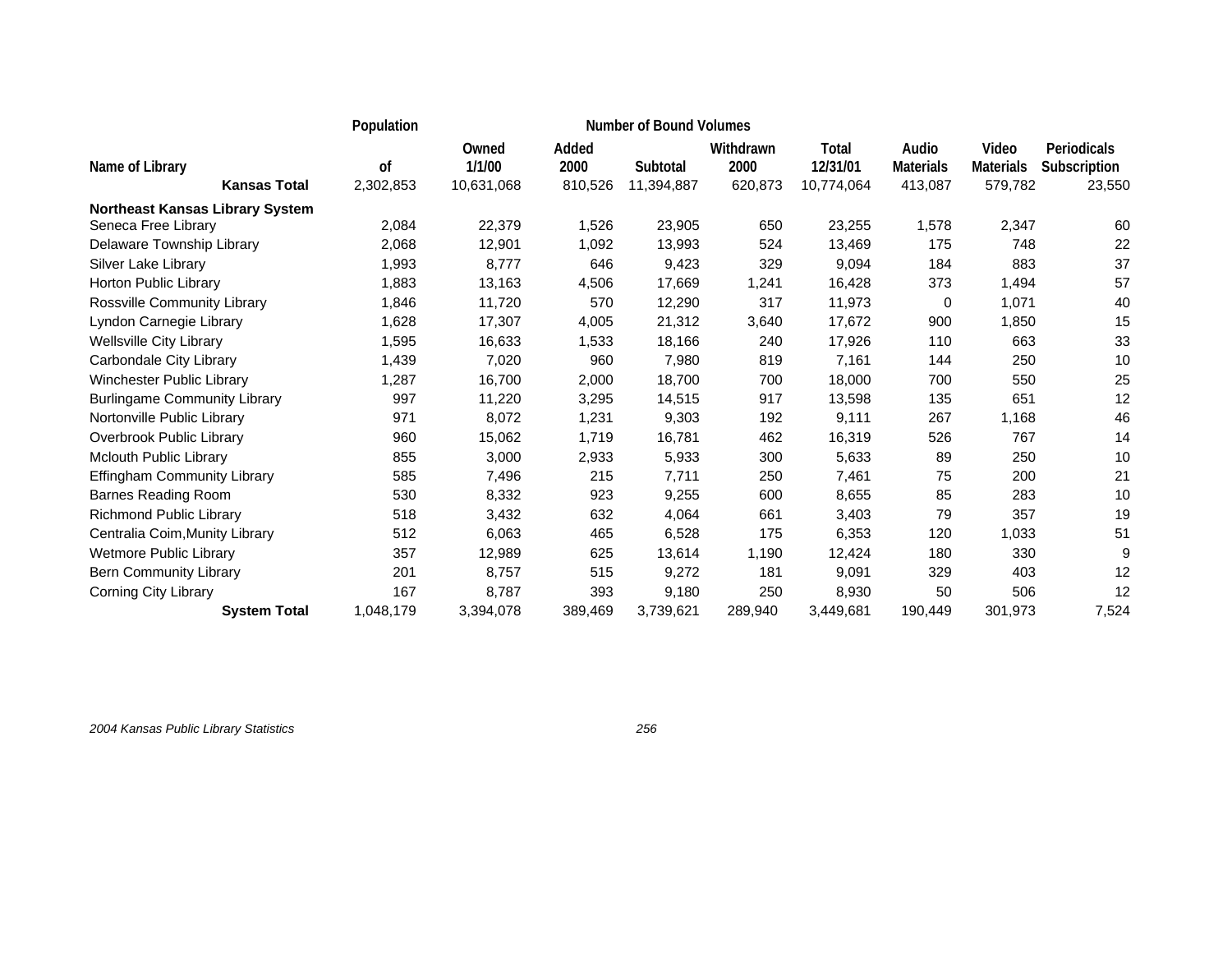|                                        | Population      |                               | <b>Number of Bound Volumes</b> |                        |                              |                                 |                                      |                                      |                                       |
|----------------------------------------|-----------------|-------------------------------|--------------------------------|------------------------|------------------------------|---------------------------------|--------------------------------------|--------------------------------------|---------------------------------------|
| Name of Library<br><b>Kansas Total</b> | οf<br>2,302,853 | Owned<br>1/1/00<br>10,631,068 | Added<br>2000<br>810,526       | Subtotal<br>11,394,887 | Withdrawn<br>2000<br>620,873 | Total<br>12/31/01<br>10,774,064 | Audio<br><b>Materials</b><br>413,087 | Video<br><b>Materials</b><br>579,782 | Periodicals<br>Subscription<br>23,550 |
| <b>Northwest Kansas Library System</b> |                 |                               |                                |                        |                              |                                 |                                      |                                      |                                       |
| Colby/Pioneer Memorial Library         | 5,244           | 41,156                        | 2,714                          | 43,870                 | 963                          | 42,907                          | 3,604                                | 2,006                                | 121                                   |
| Goodland Public Library                | 4,589           | 45,151                        | 2,003                          | 47,154                 | 766                          | 46,388                          | 2,508                                | 1,169                                | 155                                   |
| Norton Public Library                  | 2,901           | 41,320                        | 1,226                          | 42,546                 | 1,209                        | 41,337                          | 810                                  | 993                                  | 40                                    |
| Atwood Public Library                  | 2,843           | 26,319                        | 432                            | 26,751                 | 2,426                        | 24,325                          | 686                                  | 928                                  | 32                                    |
| <b>Graham County Public Library</b>    | 2,808           | 33,321                        | 658                            | 33,979                 | 34                           | 33,945                          | 427                                  | 186                                  | 65                                    |
| Sheridan County Public Library         | 2,662           | 17,839                        | 1,882                          | 19,721                 | 22                           | 19,699                          | 401                                  | 1,166                                | 32                                    |
| Oakley Public Library                  | 2,029           | 27,407                        | 1,060                          | 28,467                 | 180                          | 28,287                          | 456                                  | 1,190                                | 22                                    |
| Oberlin City Library                   | 1,884           | 20,218                        | 975                            | 21,193                 | 1,345                        | 19,848                          | 1,020                                | 689                                  | 41                                    |
| <b>Wakeeney Public Library</b>         | 1,800           | 21,775                        | 1,682                          | 23,457                 | 362                          | 23,095                          | 341                                  | 682                                  | 62                                    |
| St. Francis Public Library             | 1,390           | 14,784                        | 293                            | 15,077                 | 275                          | 14,802                          | 75                                   | 446                                  | 38                                    |
| Jay Johnson Public Library             | 901             | 9,001                         | 1,411                          | 10,412                 | 529                          | 9,883                           | 647                                  | 1,519                                | 43                                    |
| Sharon Springs Public Library          | 799             | 7,587                         | 294                            | 7,881                  | 0                            | 7,881                           | 122                                  | 13                                   | 20                                    |
| Almena City Library                    | 460             | 5,408                         | 253                            | 5,661                  | 75                           | 5,586                           | 0                                    | 31                                   | 12                                    |
| <b>Bird City Public Library</b>        | 444             | 7,156                         | 130                            | 7,286                  | 20                           | 7,266                           | 100                                  | 544                                  | 29                                    |
| Grinnell/Moore Family Library          | 314             | 5,096                         | 95                             | 5,191                  | 30                           | 5,161                           | 31                                   | 117                                  | 0                                     |
| <b>Grainfield City Library</b>         | 313             | 4,160                         | 293                            | 4,453                  | 180                          | 4,273                           | 70                                   | 432                                  | 13                                    |
| Lenora Public Library                  | 300             | 6,814                         | 62                             | 6,876                  | 62                           | 6,814                           | 23                                   | 54                                   | $\overline{7}$                        |
| Selden Public Library                  | 190             | 1,743                         | 115                            | 1,858                  | 250                          | 1,608                           | 80                                   | 100                                  | 0                                     |
| Norcatur Public Library                | 161             | 3,314                         | 15                             | 3,329                  | 0                            | 3,329                           | 110                                  | 45                                   | 0                                     |
| Jennings City Library                  | 135             | 7,224                         | 79                             | 7,303                  | 250                          | 7,053                           | 6                                    | 68                                   | $\overline{7}$                        |
| Gove City Library                      | 99              | 8,305                         | 2,510                          | 10,815                 | 5,296                        | 5,519                           | 47                                   | 250                                  | 10                                    |
| <b>System Total</b>                    | 32,266          | 355,098                       | 18,182                         | 373,280                | 14,274                       | 359,006                         | 11,564                               | 12,628                               | 749                                   |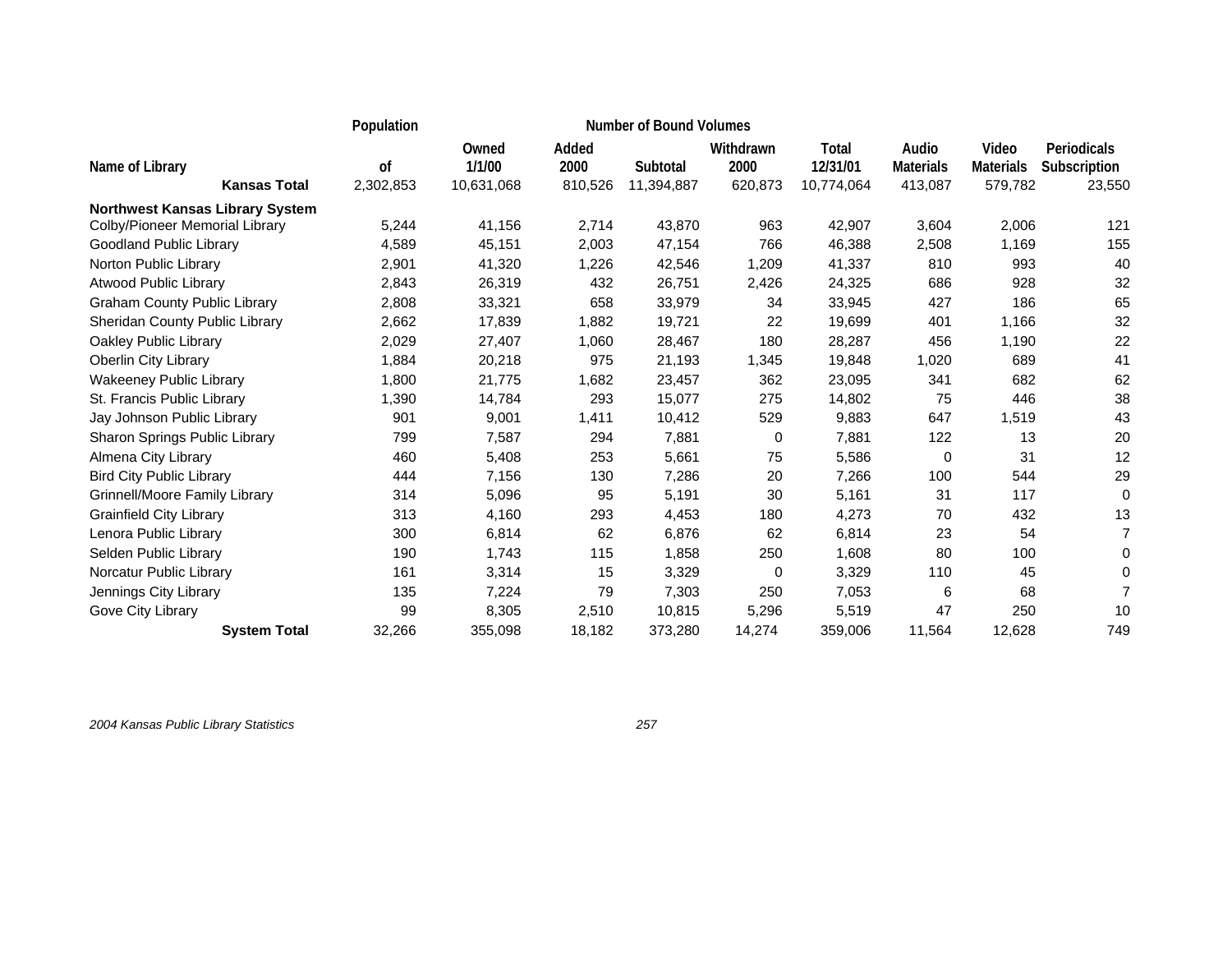|                                                               | Population    |                 | <b>Number of Bound Volumes</b> |            |                   |                   |                           |                           |                             |
|---------------------------------------------------------------|---------------|-----------------|--------------------------------|------------|-------------------|-------------------|---------------------------|---------------------------|-----------------------------|
| Name of Library                                               | <sub>of</sub> | Owned<br>1/1/00 | Added<br>2000                  | Subtotal   | Withdrawn<br>2000 | Total<br>12/31/01 | Audio<br><b>Materials</b> | Video<br><b>Materials</b> | Periodicals<br>Subscription |
| <b>Kansas Total</b>                                           | 2,302,853     | 10,631,068      | 810,526                        | 11,394,887 | 620,873           | 10,774,064        | 413,087                   | 579,782                   | 23,550                      |
| South Central Kansas Library System<br>Wichita Public Library | 354,617       | 1,044,171       | 70,515                         | 1,114,686  | 45,531            | 1,069,155         | 43,089                    | 25,736                    | 1,339                       |
| Hutchison Public Library                                      | 40.783        | 274,426         | 12,112                         | 286,538    | 8,759             | 277,779           | 8,125                     | 3,259                     | 321                         |
| Derby Public Library                                          | 19,200        | 67,608          | 8,814                          | 76,422     | 20,883            | 55,539            | 2,661                     | 3,264                     | 525                         |
| Newton Public Library                                         | 17,977        | 90,950          | 4,560                          | 95,510     | 3,863             | 91,647            | 2,572                     | 2,578                     | 323                         |
| Mcpherson Public Library                                      | 13,731        | 63,482          | 3,959                          | 67,441     | 339               | 67,102            | 1,637                     | 1,183                     | 168                         |
| <b>Bradford Memorial Library</b>                              | 12,686        | 63,894          | 6,682                          | 70,576     | 3,886             | 66,690            | 2,853                     | 3,831                     | 111                         |
| <b>Winfield Public Library</b>                                | 12,016        | 69,008          | 3,245                          | 72,253     | 110               | 72,143            | 1,309                     | 1,551                     | 343                         |
| Arkansas City Public Library                                  | 11,788        | 46,335          | 3,166                          | 49,501     | 2,129             | 47,372            | 1,244                     | 1,128                     | 103                         |
| <b>Haysville Community Library</b>                            | 9,545         | 43,371          | 3,096                          | 46,467     | 4,788             | 41,679            | 801                       | 1,248                     | 94                          |
| Pratt Public Library                                          | 9,437         | 42,011          | 1,634                          | 43,645     | 553               | 43,092            | 1,281                     | 237                       | 91                          |
| Augusta Public Library                                        | 8,486         | 32,414          | 2,043                          | 34,457     | 3,614             | 30,843            | 722                       | 1,059                     | 106                         |
| <b>Wellington Public</b>                                      | 8,299         | 42,782          | 889                            | 43,671     | 441               | 43,230            | 950                       | 539                       | 185                         |
| Andover Public Library                                        | 8,222         | 18,880          | 8,251                          | 27,131     | 1,146             | 25,985            | 1,567                     | 1,957                     | 42                          |
| Park City Community Public Library                            | 6,877         | 16,931          | 1,276                          | 18,207     | 253               | 17,954            | 292                       | 823                       | 20                          |
| Mulvane Public Library                                        | 5,536         | 24,770          | 1,827                          | 26,597     | 2,630             | 23,967            | 473                       | 1,048                     | 71                          |
| Edna Buschow Memorial Library                                 | 5,167         | 41,142          | 3,606                          | 44,748     | 865               | 43,883            | 878                       | 635                       | 46                          |
| <b>Hesston Public Library</b>                                 | 3,614         | 34,580          | 1,695                          | 36,275     | 855               | 35,420            | 1,239                     | 932                       | 74                          |
| Lyons Public Library                                          | 3,565         | 33,837          | 2,141                          | 35,978     | 3,866             | 32,112            | 1,029                     | 929                       | 74                          |
| <b>Lindsborg Community Library</b>                            | 3,290         | 37,830          | 1,370                          | 39,200     | 10,230            | 28,970            | 700                       | 3,186                     | 32                          |
| Kingman Carnegie Library                                      | 3,270         | 32,553          | 1,763                          | 34,316     | 1,047             | 33,269            | 1,368                     | 729                       | 60                          |
| Kiowa County Library                                          | 3,152         | 32,500          | 700                            | 33,200     | 400               | 32,800            | 580                       | 580                       | 54                          |
| <b>Goddard Public Library</b>                                 | 2,932         | 15,601          | 751                            | 16,352     | 900               | 15,452            | 125                       | 396                       | 46                          |
| Douglass Public Library                                       | 2,611         | 29,786          | 966                            | 30,752     | 2,181             | 28,571            | 315                       | 597                       | 45                          |
| <b>Sterling Free Public Library</b>                           | 2,568         | 20,113          | 626                            | 20,739     | 52                | 20,687            | 494                       | 1,307                     | 75                          |
| <b>Cheney Public Library</b>                                  | 2,492         | 14,836          | 800                            | 15,636     | 3,767             | 11,869            | 138                       | 978                       | 22                          |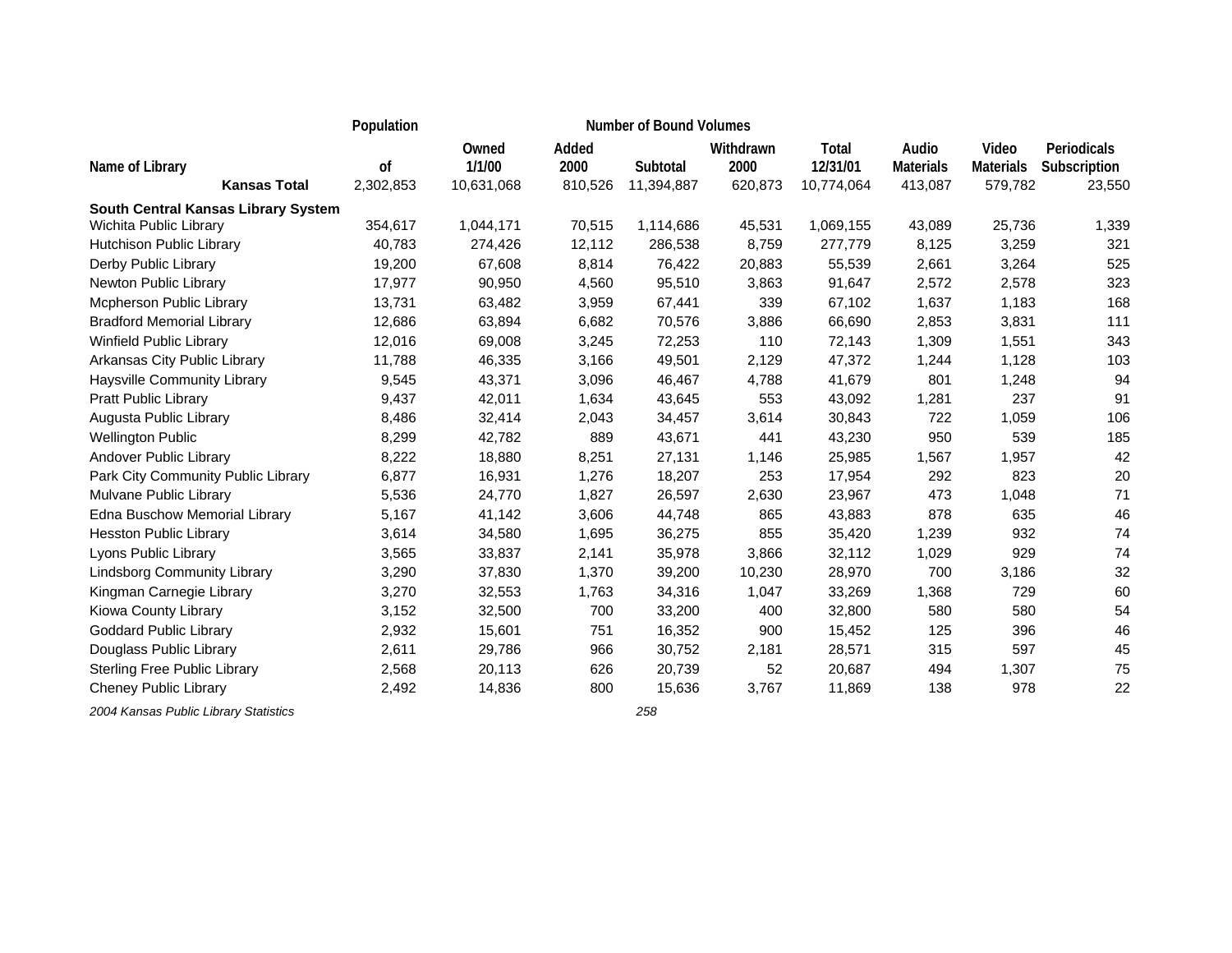|                                                               | Population      |                               |                          | <b>Number of Bound Volumes</b> |                              |                                 |                                      |                                      |                                       |
|---------------------------------------------------------------|-----------------|-------------------------------|--------------------------|--------------------------------|------------------------------|---------------------------------|--------------------------------------|--------------------------------------|---------------------------------------|
| Name of Library<br><b>Kansas Total</b>                        | 0f<br>2,302,853 | Owned<br>1/1/00<br>10,631,068 | Added<br>2000<br>810,526 | Subtotal<br>11,394,887         | Withdrawn<br>2000<br>620,873 | Total<br>12/31/01<br>10,774,064 | Audio<br><b>Materials</b><br>413,087 | Video<br><b>Materials</b><br>579,782 | Periodicals<br>Subscription<br>23,550 |
|                                                               |                 |                               |                          |                                |                              |                                 |                                      |                                      |                                       |
| South Central Kansas Library System<br>Anthony Public Library | 2,308           | 41,671                        | 1,668                    | 43,339                         | 178                          | 43,161                          | 397                                  | 550                                  | 45                                    |
| <b>Colwich Community Library</b>                              | 2,249           | 9,605                         | 700                      | 10,305                         | 301                          | 10,004                          | 145                                  | 168                                  | 58                                    |
| <b>Clearwater Public Library</b>                              | 2,202           | 11,322                        | 1,641                    | 12,963                         | 364                          | 12,599                          | 362                                  | 910                                  | 56                                    |
| Lincoln Library                                               | 2,067           | 23,310                        | 1,048                    | 24,358                         | 2,811                        | 21,547                          | 447                                  | 441                                  | 56                                    |
| <b>Halstead Public Library</b>                                | 1,888           | 18,817                        | 665                      | 19,482                         | 80                           | 19,402                          | 104                                  | 295                                  | 33                                    |
| <b>Belle Plaine Public Library</b>                            | 1,654           | 16,198                        | 609                      | 16,807                         | 150                          | 16,657                          | 114                                  | 55                                   | 32                                    |
| Moundridge Public Library                                     | 1,645           | 14,271                        | 768                      | 15,039                         | 160                          | 14,879                          | 60                                   | 885                                  | 110                                   |
| Sedgwick/Lillian Tear                                         | 1,637           | 8,827                         | 806                      | 9,633                          | 48                           | 9,585                           | 257                                  | 819                                  | 48                                    |
| Harper Public Library                                         | 1,498           | 15,701                        | 525                      | 16,226                         | 1,125                        | 15,101                          | 115                                  | 372                                  | 33                                    |
| Andale District Library                                       | 1,429           | 7,047                         | 384                      | 7,431                          | 0                            | 7,431                           | 80                                   | 145                                  | 8                                     |
| Towanda Public Library                                        | 1,338           | 14,836                        | 731                      | 15,567                         | 1,150                        | 14,417                          | 465                                  | 354                                  | 33                                    |
| <b>Buhler Public Library</b>                                  | 1,336           | 9,368                         | 476                      | 9,844                          | 37                           | 9,807                           | 98                                   | 909                                  | 27                                    |
| Conway Springs City Library                                   | 1,277           | 16,057                        | 826                      | 16,883                         | 200                          | 16,683                          | 223                                  | 137                                  | 48                                    |
| Ida Long Goodman Memorial Library                             | 1,249           | 28,230                        | 1,943                    | 30,173                         | 60                           | 30,113                          | 252                                  | 1,472                                | 99                                    |
| Caldwell Carnegie Library                                     | 1,224           | 11,731                        | 411                      | 12,142                         | 459                          | 11,683                          | 127                                  | 359                                  | 38                                    |
| Inman Public Library                                          | 1,194           | 16,250                        | 395                      | 16,645                         | 228                          | 16,417                          | 114                                  | 315                                  | 24                                    |
| Nickerson Public Library                                      | 1,183           | 11,352                        | 277                      | 11,629                         | 151                          | 11,478                          | 197                                  | 188                                  | 35                                    |
| Haven Public Library                                          | 1,170           | 13,770                        | 528                      | 14,298                         | 2,262                        | 12,036                          | 394                                  | 307                                  | 62                                    |
| <b>Oxford Public Library</b>                                  | 1,134           | 9,112                         | 234                      | 9,346                          | 1,845                        | 7,501                           | 308                                  | 652                                  | $\Omega$                              |
| Mt. Hope Public Library                                       | 1,125           | 16,460                        | 1,454                    | 17,914                         | 198                          | 17,716                          | 67                                   | 600                                  | 46                                    |
| Nora E. Larabee Memorial Library                              | 1,097           | 22,173                        | 340                      | 22,513                         | $\mathbf 0$                  | 22,513                          | 472                                  | $\mathbf 0$                          | 55                                    |
| Canton Township                                               | 1,073           | 4,933                         | 234                      | 5,167                          | 10                           | 5,157                           | 5                                    | 50                                   | 20                                    |
| Kiowa Public Library                                          | 989             | 15,177                        | 942                      | 16,119                         | 1,061                        | 15,058                          | 327                                  | 435                                  | 25                                    |
| Ruth Dole Memorial Library                                    | 921             | 9,190                         | 265                      | 9,455                          | 20                           | 9,435                           | 73                                   | 356                                  | 12                                    |
| Garden Plain Community Library                                | 807             | 2,980                         | 100                      | 3,080                          | 500                          | 2,580                           | 0                                    | 782                                  | 1                                     |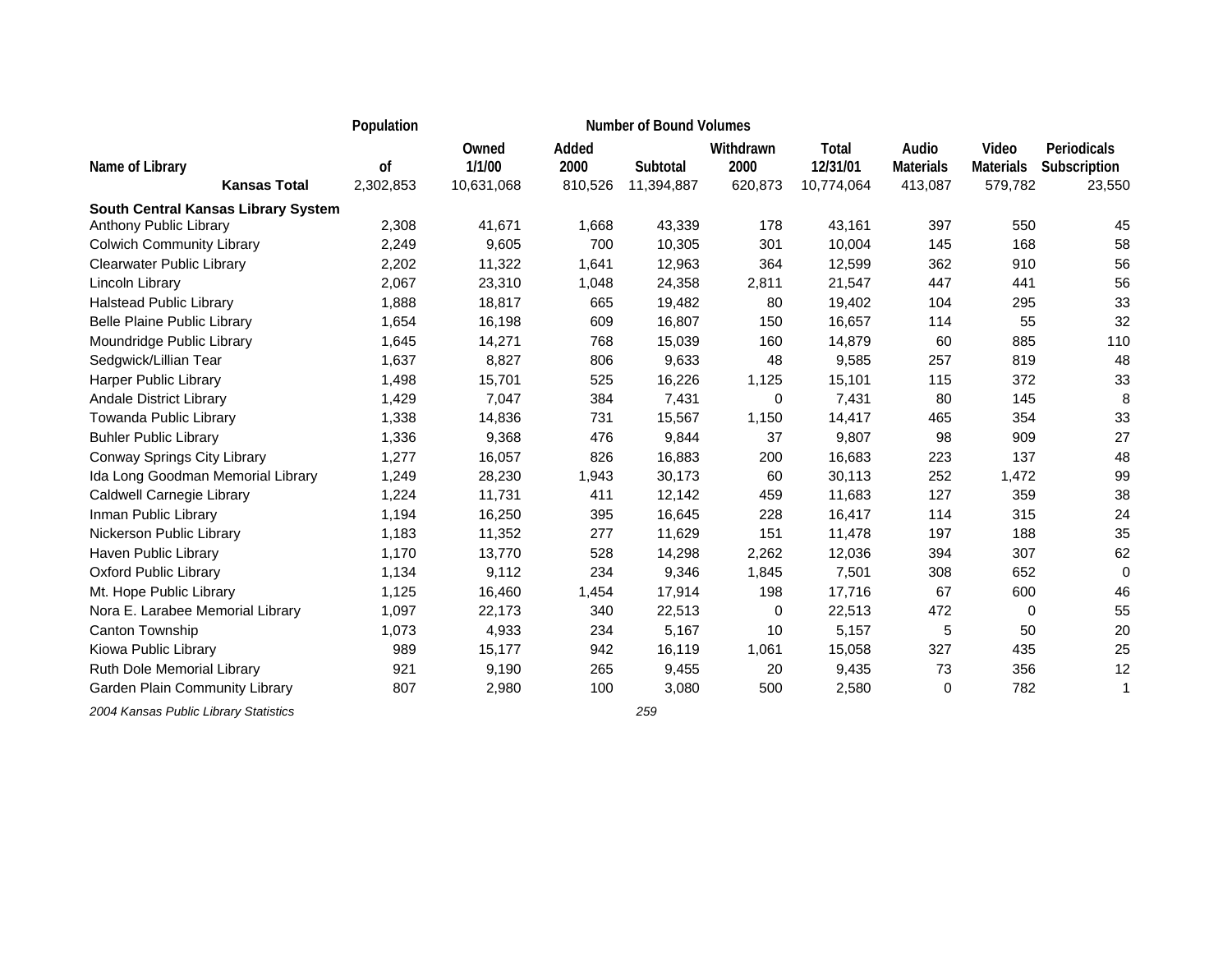|                                        | Population<br><b>Number of Bound Volumes</b> |                               |                          |                        |                              |                                 |                                      |                                      |                                       |
|----------------------------------------|----------------------------------------------|-------------------------------|--------------------------|------------------------|------------------------------|---------------------------------|--------------------------------------|--------------------------------------|---------------------------------------|
| Name of Library<br><b>Kansas Total</b> | 0f<br>2,302,853                              | Owned<br>1/1/00<br>10,631,068 | Added<br>2000<br>810,526 | Subtotal<br>11,394,887 | Withdrawn<br>2000<br>620,873 | Total<br>12/31/01<br>10,774,064 | Audio<br><b>Materials</b><br>413,087 | Video<br><b>Materials</b><br>579,782 | Periodicals<br>Subscription<br>23,550 |
| South Central Kansas Library System    |                                              |                               |                          |                        |                              |                                 |                                      |                                      |                                       |
| <b>Udall Public Library</b>            | 789                                          | 4,656                         | 83                       | 4,739                  | 100                          | 4,639                           | 39                                   | 129                                  | 9                                     |
| Marquette Community Library            | 750                                          | 6,703                         | 165                      | 6,868                  | 12                           | 6,856                           | 71                                   | 250                                  | 24                                    |
| <b>Little River Community Library</b>  | 723                                          | 9,709                         | 1,092                    | 10,801                 | 147                          | 10,654                          | 65                                   | 6                                    | 27                                    |
| Argonia/Dixon Township Library         | 712                                          | 5,605                         | 331                      | 5,936                  | 229                          | 5,707                           | 107                                  | 275                                  | 18                                    |
| Potwin Public Library                  | 651                                          | 5,142                         | 207                      | 5,349                  | 350                          | 4,999                           | 59                                   | 269                                  | 11                                    |
| Leon Public Library                    | 646                                          | 7,214                         | 119                      | 7,333                  | 11                           | 7,322                           | 29                                   | 10                                   | $\mathbf 0$                           |
| <b>Whitewater Memorial Library</b>     | 636                                          | 9,245                         | 213                      | 9,458                  | 644                          | 8,814                           | 394                                  | 432                                  | 68                                    |
| <b>Attica City Library</b>             | 609                                          | 12,375                        | 695                      | 13,070                 | 331                          | 12,739                          | 150                                  | 459                                  | 44                                    |
| Pretty Prairie Public Library          | 598                                          | 15,792                        | 530                      | 16,322                 | $\mathbf 0$                  | 16,322                          | 430                                  | 809                                  | 40                                    |
| Viola Township                         | 590                                          | 3,240                         | 514                      | 3,754                  | 243                          | 3,511                           | 50                                   | 8                                    | 34                                    |
| South Haven Township Library           | 576                                          | 8,212                         | 657                      | 8,869                  | 699                          | 8,170                           | 25                                   | 80                                   | 15                                    |
| Norwich Public                         | 535                                          | 4,020                         | 223                      | 4,243                  | 111                          | 4,132                           | 0                                    | 0                                    | 12                                    |
| Macksville City Library                | 498                                          | 5,083                         | 80                       | 5,163                  | 50                           | 5,113                           | $\Omega$                             | $\Omega$                             | 13                                    |
| Cunningham Public Library              | 490                                          | 6,643                         | 403                      | 7,046                  | 30                           | 7,016                           | 340                                  | 314                                  | 21                                    |
| <b>Arlington City Library</b>          | 444                                          | 6,543                         | 300                      | 6,843                  | 75                           | 6,768                           | 20                                   | 100                                  | 8                                     |
| <b>Turon Community Library</b>         | 432                                          | 6,614                         | 288                      | 6,902                  | 424                          | 6,478                           | 4                                    | 65                                   | 17                                    |
| Farmer Township Community Library      | 422                                          | 4,693                         | 239                      | 4,932                  | 2,545                        | 2,387                           | 30                                   | 1                                    | 5                                     |
| <b>Walton Community Library</b>        | 298                                          | 3,000                         | 87                       | 3,087                  | 500                          | 2,587                           | 12                                   | 75                                   | 28                                    |
| Sylvia Public Library                  | 295                                          | 3,353                         | 94                       | 3,447                  | 812                          | 2,635                           | 20                                   | 71                                   | 21                                    |
| Geneseo Public Library                 | 268                                          | 6,621                         | 26                       | 6,647                  | 0                            | 6,647                           | 25                                   | 125                                  | 20                                    |
| Partridge Public Library               | 265                                          | 16,917                        | 226                      | 17,143                 | 131                          | 17,012                          | 132                                  | 476                                  | 14                                    |
| Zenda Public Library                   | 206                                          | 6,340                         | 391                      | 6,731                  | 199                          | 6,532                           | 68                                   | 502                                  | 8                                     |
| <b>Wisner Library</b>                  | 202                                          | 2,667                         | 8                        | 2,675                  | 0                            | 2,675                           | 0                                    | 20                                   | $\overline{2}$                        |
| <b>Hardtner Public Library</b>         | 192                                          | 10,365                        | 872                      | 11,237                 | 250                          | 10,987                          | 17                                   | 2,324                                | 20                                    |
| <b>System Total</b>                    | 619,382                                      | 2,772,951                     | 172,300                  | 2,945,251              | 144,379                      | 2,800,872                       | 83,732                               | 78,066                               | 5,853                                 |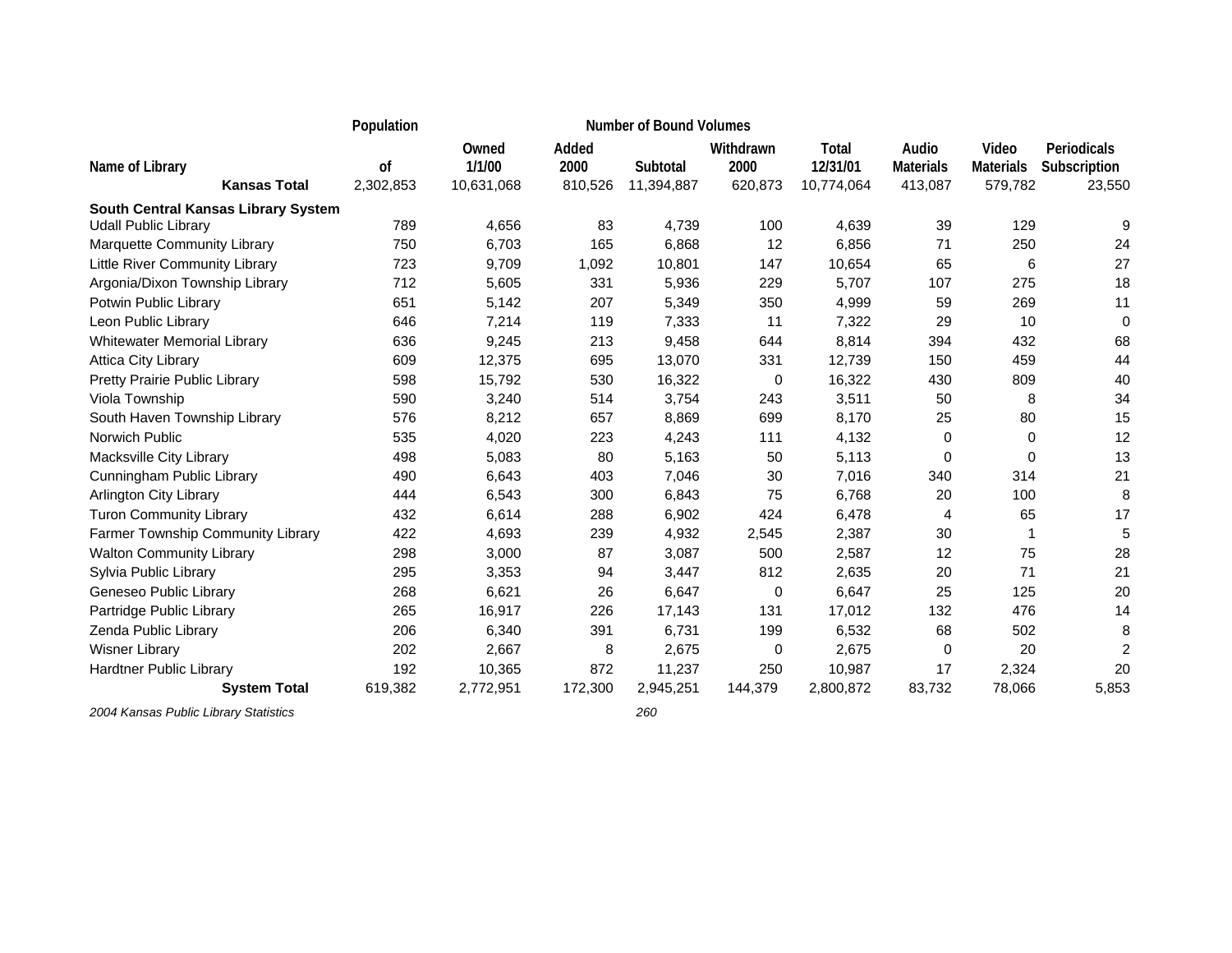|                                        | Population |                 |               | <b>Number of Bound Volumes</b> |                   |                   |                           |                           |                             |  |
|----------------------------------------|------------|-----------------|---------------|--------------------------------|-------------------|-------------------|---------------------------|---------------------------|-----------------------------|--|
| Name of Library                        | of         | Owned<br>1/1/00 | Added<br>2000 | Subtotal                       | Withdrawn<br>2000 | Total<br>12/31/01 | Audio<br><b>Materials</b> | Video<br><b>Materials</b> | Periodicals<br>Subscription |  |
| <b>Kansas Total</b>                    | 2,302,853  | 10,631,068      | 810,526       | 11,394,887                     | 620,873           | 10,774,064        | 413,087                   | 579,782                   | 23,550                      |  |
| <b>Southeast Kansas Library System</b> |            |                 |               |                                |                   |                   |                           |                           |                             |  |
| Pittsburg Public Library               | 19,276     | 61,269          | 7,461         | 68,730                         | 5,619             | 63,111            | 2,037                     | 2,442                     | 224                         |  |
| Independence Public Library            | 13,540     | 39,056          | 3,621         | 42,677                         | 4,409             | 38,268            | 748                       | 1,963                     | 75                          |  |
| Parsons Public Library                 | 11,296     | 68,291          | 8,963         | 77,254                         | 7,100             | 70,154            | 1,575                     | 2,580                     | 146                         |  |
| Coffeyville Public Library             | 10,472     | 73,120          | 2,556         | 75,676                         | 1,451             | 74,225            | 1,566                     | 1,246                     | 94                          |  |
| <b>Chanute Public Library</b>          | 9,053      | 60,304          | 1,789         | 62,093                         | 1,188             | 60,905            | 3,233                     | 3,681                     | 121                         |  |
| <b>Coffey County Library</b>           | 8,815      | 86,939          | 5,134         | 92,073                         | 858               | 91,215            | 4,309                     | 14,752                    | 293                         |  |
| Fort Scott Public Library              | 8,065      | 44,161          | 2,694         | 46,855                         | 2,915             | 43,940            | 953                       | 1,518                     | 73                          |  |
| <b>Iola Public Library</b>             | 6,033      | 37,400          | 2,210         | 39,610                         | 847               | 38,763            | 1,760                     | 1,304                     | 123                         |  |
| Johnston Public Library                | 4,344      | 44,287          | 1,000         | 45,287                         | 898               | 44,389            | 288                       | 488                       | 41                          |  |
| <b>Garnett Public Library</b>          | 3,388      | 30,549          | 1,271         | 31,820                         | 839               | 30,981            | 519                       | 450                       | 31                          |  |
| Columbus Public Library                | 3,286      | 20,405          | 825           | 21,230                         | 1,013             | 20,217            | 850                       | 300                       | 115                         |  |
| Galena Public Library                  | 3,168      | 33,663          | 400           | 34,063                         | 300               | 33,763            | 39                        | 57                        | 41                          |  |
| Eureka Carnegie Library                | 2,816      | 18,472          | 529           | 19,001                         | 217               | 18,784            | 192                       | 1,208                     | 41                          |  |
| Neodesha/W.A. Rankin Memorial          | 2,734      | 20,811          | 1,154         | 21,965                         | 1,131             | 20,834            | 840                       | 1,393                     | 86                          |  |
| <b>Girard Public</b>                   | 2,734      | 24,264          | 1,844         | 26,108                         | 796               | 25,312            | 1,460                     | 2,046                     | 98                          |  |
| Fredonia Public Library                | 2,520      | 25,909          | 910           | 26,819                         | 810               | 26,009            | 494                       | 2,100                     | 38                          |  |
| Cherryvale Public Library              | 2,292      | 16,373          | 685           | 17,058                         | 300               | 16,758            | 143                       | 1,094                     | 14                          |  |
| Caney City Library                     | 2,004      | 11,698          | 583           | 12,281                         | 363               | 11,918            | 125                       | 520                       | 35                          |  |
| Oswego Public                          | 1,989      | 15,186          | 1,184         | 16,370                         | 2,016             | 14,354            | 427                       | 913                       | 81                          |  |
| Linn County Library District #1        | 1,974      | 11,725          | 684           | 12,409                         | 3,000             | 9,409             | 76                        | 564                       | 36                          |  |
| Humboldt Public                        | 1,926      | 21,020          | 1,191         | 22,211                         | 974               | 21,237            | 396                       | 632                       | 60                          |  |
| Linn County Library Dist #2            | 1,718      | 21,023          | 1,026         | 22,049                         | 39                | 22,010            | 357                       | 1,369                     | 100                         |  |
| Yates Center Public Library            | 1,520      | 13,713          | 250           | 13,963                         | $\overline{7}$    | 13,956            | 368                       | 410                       | 44                          |  |
| Arma City Library                      | 1,508      | 6,013           | 800           | 6,813                          | 125               | 6,688             | 280                       | 600                       | 28                          |  |
| Mound City/Linn County Dist. #4        | 1,443      | 11,504          | 1,707         | 13,211                         | 358               | 12,853            | 285                       | 1,251                     | 17                          |  |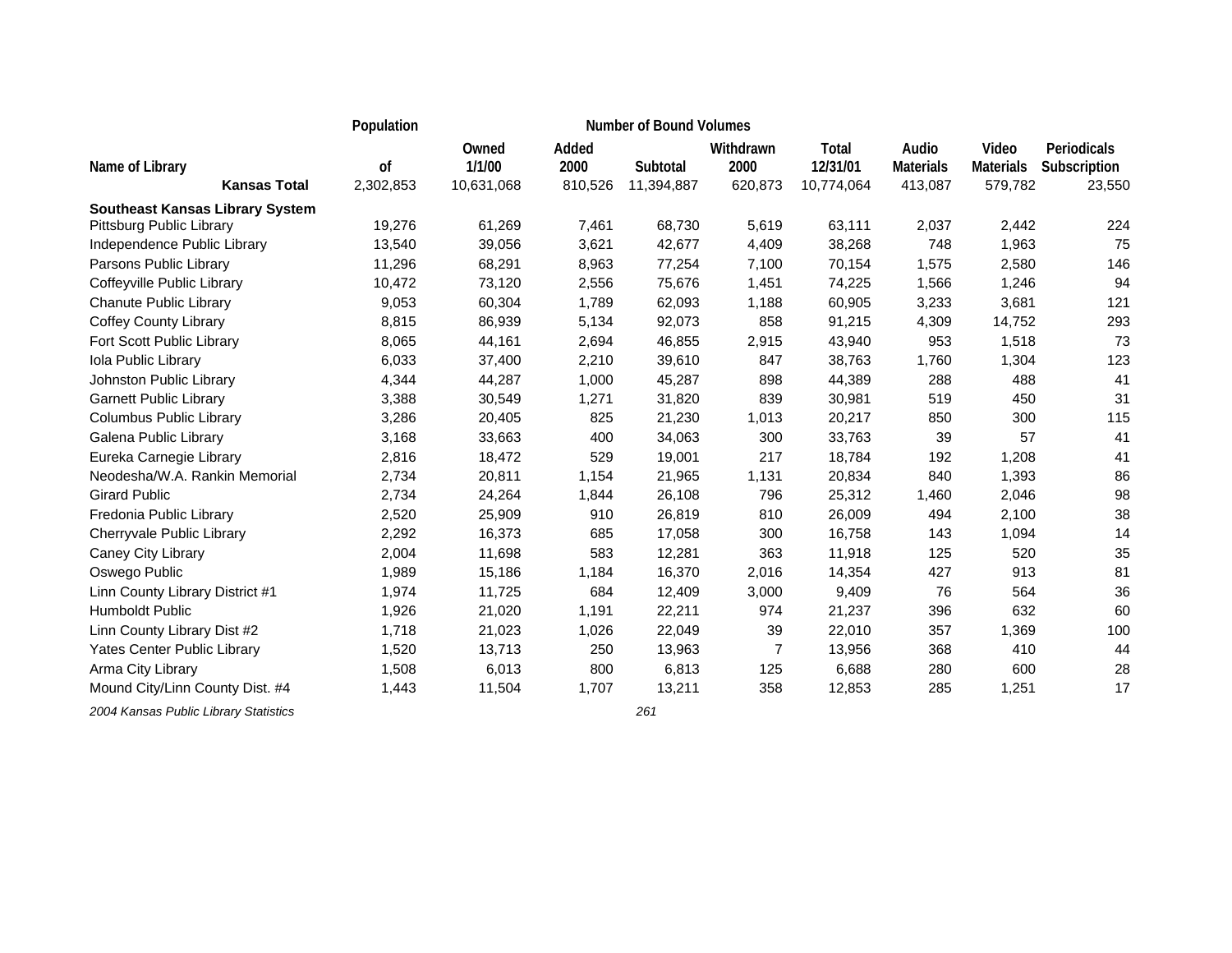|                                         | Population |                 |               | <b>Number of Bound Volumes</b> |                   |                   |                           |                           |                             |
|-----------------------------------------|------------|-----------------|---------------|--------------------------------|-------------------|-------------------|---------------------------|---------------------------|-----------------------------|
| Name of Library                         | of         | Owned<br>1/1/00 | Added<br>2000 | Subtotal                       | Withdrawn<br>2000 | Total<br>12/31/01 | Audio<br><b>Materials</b> | Video<br><b>Materials</b> | Periodicals<br>Subscription |
| <b>Kansas Total</b>                     | 2,302,853  | 10,631,068      | 810,526       | 11,394,887                     | 620,873           | 10,774,064        | 413,087                   | 579,782                   | 23,550                      |
| <b>Southeast Kansas Library System</b>  |            |                 |               |                                |                   |                   |                           |                           |                             |
| Pleasanton Lincoln Library              | 1,381      | 8,903           | 494           | 9,397                          | $\mathbf 0$       | 9,397             | 250                       | 600                       | 54                          |
| Sedan Public Library                    | 1,288      | 9,382           | 345           | 9,727                          | 376               | 9,351             | 234                       | 183                       | 31                          |
| Chetopa City Library                    | 1,238      | 32,817          | 650           | 33,467                         | 40                | 33,427            | 40                        | 152                       | 45                          |
| Erie City Public Library                | 1,178      | 12,827          | 1,335         | 14,162                         | 1,095             | 13,067            | 426                       | 701                       | 15                          |
| <b>Altamont Public Library</b>          | 1,068      | 13,856          | 377           | 14,233                         | 161               | 14,072            | 443                       | 558                       | 55                          |
| <b>Graves Memorial Library</b>          | 933        | 6,017           | 203           | 6,220                          | 136               | 6,084             | 156                       | 221                       | 25                          |
| Madison Public Library                  | 822        | 8,353           | 486           | 8,839                          | 43                | 8,796             | 57                        | 258                       | 33                          |
| Howard City Library                     | 786        | 15,561          | 289           | 15,850                         | 32                | 15,818            | 57                        | 105                       | 8                           |
| Weir Public Library                     | 768        | 7,284           | 810           | 8,094                          | 156               | 7,938             | 178                       | 722                       | 35                          |
| Cedar Vale Memorial Library             | 689        | 5,990           | 146           | 6,136                          | 621               | 5,515             | 71                        | 248                       | 7                           |
| Moran Public Library                    | 550        | 11,500          | 1,881         | 13,381                         | 818               | 12,563            | 142                       | 557                       | 21                          |
| Linn County Library Dist. #3            | 507        | 5,905           | 292           | 6,197                          | $\mathbf 0$       | 6,197             | 31                        | 587                       | $\overline{2}$              |
| Thayer Friday Reading Club City Library | 499        | 10,081          | 86            | 10,167                         | $\Omega$          | 10,167            | 8                         | 356                       | 16                          |
| Altoona Public Library                  | 483        | 5,455           | 85            | 5,540                          | 45                | 5,495             | 0                         | 90                        |                             |
| Moline Public Library                   | 443        | 7,722           | 200           | 7,922                          | 200               | 7,722             | 19                        | 327                       | 18                          |
| <b>Mccune City Library</b>              | 426        | 4,359           | 120           | 4,479                          | 72                | 4,407             | 40                        | 524                       | 14                          |
| Edna Public Library                     | 420        | 8,530           | 155           | 8,685                          | 56                | 8,629             | 4                         | 259                       | 16                          |
| Mound Valley Library                    | 414        | 7,150           | 0             | 7,150                          | 0                 | 7,150             | 10                        | 200                       | 8                           |
| <b>Colony City Library</b>              | 395        | 5,342           | 100           | 5,442                          | 25                | 5,417             | 25                        | 450                       | 26                          |
| Longton Public Library                  | 382        | 3,935           | 650           | 4,585                          | 161               | 4,424             | 70                        | 174                       | 3                           |
| <b>Bronson Public Library</b>           | 341        | 4,362           | 759           | 5,121                          | 1,086             | 4,035             | 28                        | 53                        | 17                          |
| Hamilton City Library                   | 328        | 8,938           | 204           | 9,142                          | 119               | 9,023             | 41                        | 272                       | 18                          |
| <b>Toronto Public Library</b>           | 296        | 9,415           | 317           | 9,732                          | 407               | 9,325             | 67                        | 668                       | 3                           |
| <b>Prescott City Library</b>            | 281        | 13,050          | 250           | 13,300                         | 0                 | 13,300            | 5                         | $\overline{7}$            | 6                           |
| Grenola Public                          | 224        | 8,061           | 807           | 8,868                          | 74                | 8,794             | 43                        | 46                        | 17                          |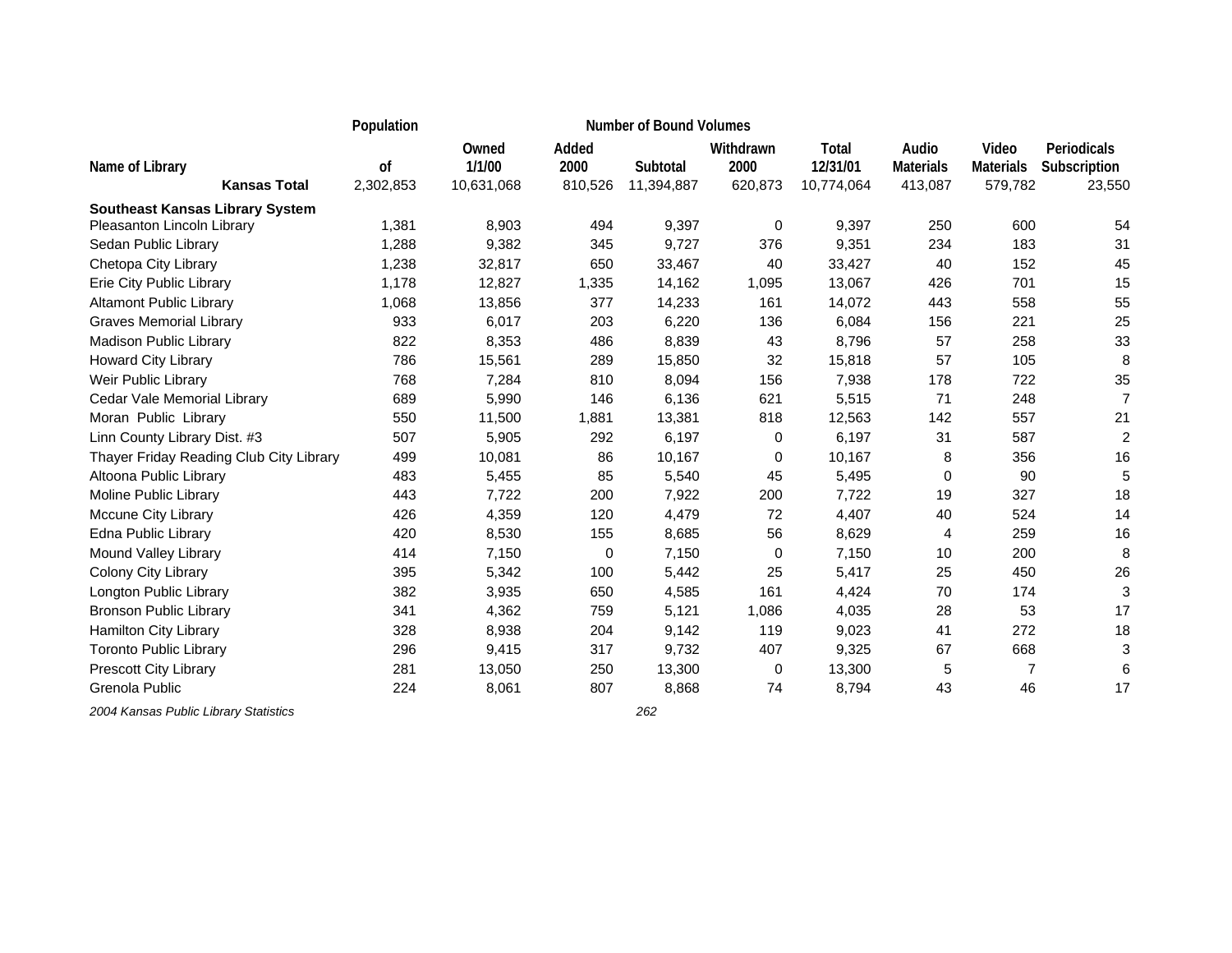|                                        |                     | Population      | <b>Number of Bound Volumes</b> |                          |                        |                              |                                 |                                      |                                      |                                       |
|----------------------------------------|---------------------|-----------------|--------------------------------|--------------------------|------------------------|------------------------------|---------------------------------|--------------------------------------|--------------------------------------|---------------------------------------|
| Name of Library                        | <b>Kansas Total</b> | οf<br>2,302,853 | Owned<br>1/1/00<br>10,631,068  | Added<br>2000<br>810,526 | Subtotal<br>11,394,887 | Withdrawn<br>2000<br>620,873 | Total<br>12/31/01<br>10,774,064 | Audio<br><b>Materials</b><br>413,087 | Video<br><b>Materials</b><br>579,782 | Periodicals<br>Subscription<br>23,550 |
| <b>Southeast Kansas Library System</b> |                     |                 |                                |                          |                        |                              |                                 |                                      |                                      |                                       |
| <b>Walnut Public Library</b>           |                     | 221             | 3.500                          | 138                      | 3,638                  | 150                          | 3,488                           | 0                                    | 400                                  | 6                                     |
| Hepler City Library                    |                     | 153             | 8.762                          | 312                      | 9,074                  | 247                          | 8,827                           | 61                                   | 187                                  | 3                                     |
| <b>Fall River Public Library</b>       |                     | 153             | 4,959                          | 102                      | 5,061                  | 102                          | 4,959                           | 66                                   | 176                                  | 0                                     |
| Savonburg Public Library               |                     | 91              | 5,394                          | 367                      | 5.761                  |                              | 5.761                           | 26                                   | 338                                  | 20                                    |
| Havana Library                         |                     | 86              | 4,641                          | 20                       | 4,661                  | 10                           | 4,651                           | 0                                    | 0                                    | 6                                     |
|                                        | <b>System Total</b> | 144,758         | 1.079.206                      | 62.451                   | ,141,657               | 43,805                       | 1,097,852                       | 25,918                               | 54,300                               | 2,588                                 |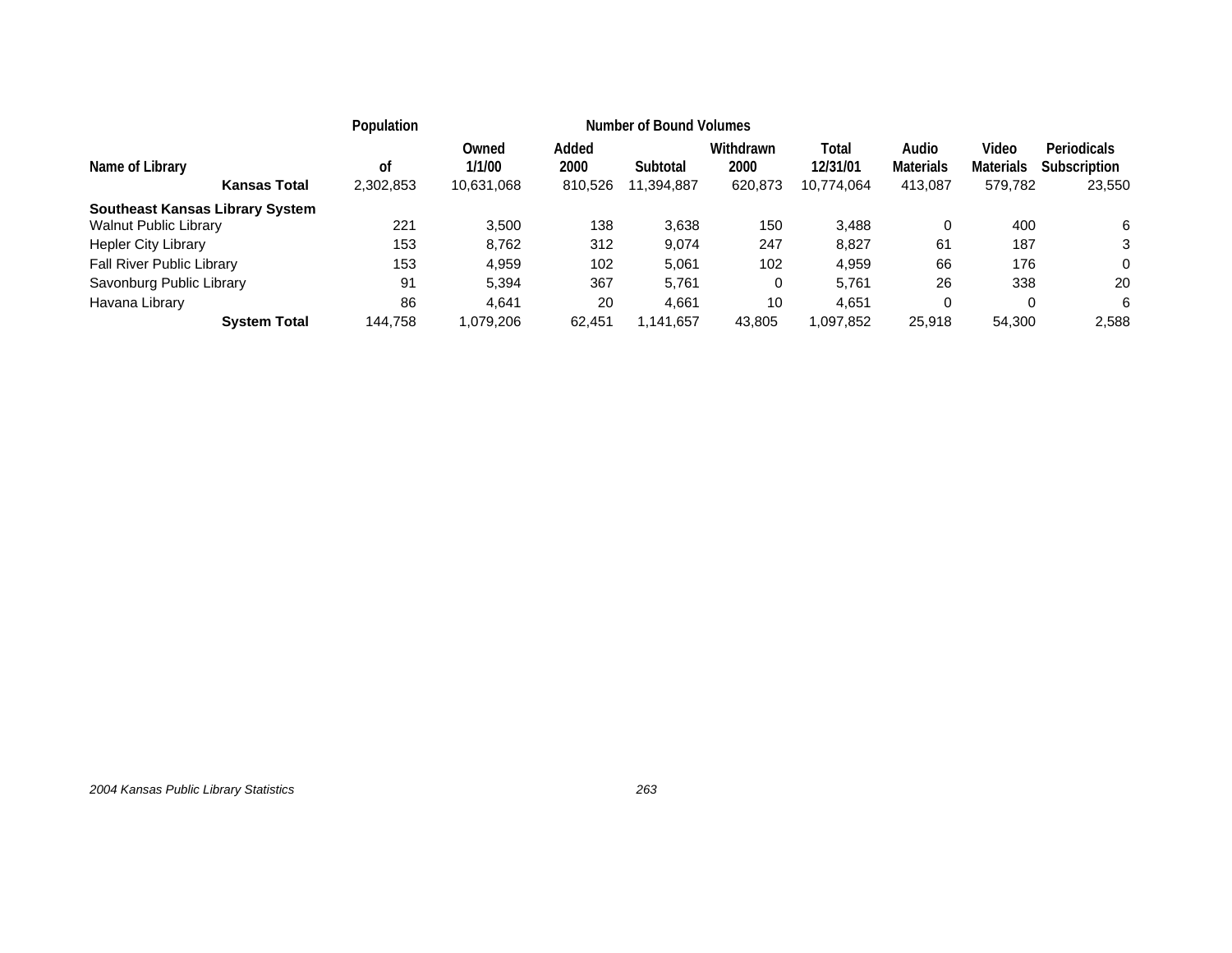|                                        | Population |                 |               | <b>Number of Bound Volumes</b> |                   |                   |                           |                           |                             |
|----------------------------------------|------------|-----------------|---------------|--------------------------------|-------------------|-------------------|---------------------------|---------------------------|-----------------------------|
| Name of Library                        | of         | Owned<br>1/1/00 | Added<br>2000 | Subtotal                       | Withdrawn<br>2000 | Total<br>12/31/01 | Audio<br><b>Materials</b> | Video<br><b>Materials</b> | Periodicals<br>Subscription |
| <b>Kansas Total</b>                    | 2,302,853  | 10,631,068      | 810,526       | 11,394,887                     | 620,873           | 10,774,064        | 413,087                   | 579,782                   | 23,550                      |
| <b>Southwest Kansas Library System</b> |            |                 |               |                                |                   |                   |                           |                           |                             |
| <b>Finney County Public Library</b>    | 39,176     | 139,373         | 15,538        | 154,911                        | 9,770             | 145,141           | 3,610                     | 6,871                     | 187                         |
| Dodge City Public Library              | 25,568     | 118,230         | 7,025         | 125,255                        | 2,356             | 122,899           | 2,989                     | 5,879                     | 172                         |
| Liberal Memorial Library               | 20,067     | 68,636          | 4,142         | 72,778                         | 7,522             | 65,256            | 2,234                     | 2,987                     | 195                         |
| <b>Grant County Library</b>            | 7,745      | 47,677          | 1,938         | 49,615                         | 1,707             | 47,908            | 3,044                     | 3,069                     | 135                         |
| <b>Stevens County Library</b>          | 5,389      | 41,650          | 2,129         | 43,779                         | 456               | 43,323            | 2,482                     | 7,123                     | 116                         |
| <b>Scott County Library</b>            | 4,806      | 35,324          | 1,813         | 37,137                         | 1,795             | 35,342            | 2,062                     | 1,519                     | 111                         |
| Kearny County Library                  | 4,591      | 30,962          | 2,056         | 33,018                         | 1,884             | 31,134            | 1,639                     | 3,215                     | 64                          |
| Elkhart/Morton County Library          | 3,317      | 42,767          | 2,230         | 44,997                         | 2,500             | 42,497            | 3,000                     | 4,000                     | 198                         |
| Haskell Township Library               | 3,049      | 22,436          | 525           | 22,961                         | 394               | 22,567            | 624                       | 642                       | 61                          |
| Hamilton County Public Library         | 2,666      | 24,552          | 4,799         | 29,351                         | 2,645             | 26,706            | 115                       | 1,629                     | 76                          |
| Wichita County Library                 | 2,447      | 23,458          | 544           | 24,002                         | 83                | 23,919            | 362                       | 446                       | 52                          |
| <b>Stanton County Public Library</b>   | 2,404      | 34,914          | 1,238         | 36,152                         | 650               | 35,502            | 1,740                     | 2,912                     | 53                          |
| <b>Cimarron City Library</b>           | 2,036      | 34,112          | 1,162         | 35,274                         | 511               | 34,763            | 1,546                     | 1,088                     | 65                          |
| Dighton/Lane County Library            | 1,946      | 19,988          | 670           | 20,658                         | 516               | 20,142            | 540                       | 1,242                     | 72                          |
| Dudley Township Library                | 1,775      | 10,100          | 100           | 10,200                         | 0                 | 10,200            | 0                         | 500                       | 10                          |
| Meade Public Library                   | 1,658      | 23,088          | 1,081         | 24,169                         | 494               | 23,675            | 772                       | 1,244                     | 62                          |
| Montezuma Township Library             | 1,645      | 18,801          | 1,000         | 19,801                         | 700               | 19,101            | 295                       | 386                       | 17                          |
| Kinsley                                | 1,551      | 22,866          | 887           | 23,753                         | 341               | 23,412            | 1,133                     | 1,240                     | 63                          |
| <b>Greeley County Public Library</b>   | 1,420      | 13,976          | 407           | 14,383                         | 77                | 14,306            | 845                       | 638                       | 44                          |
| Ness City Public Library               | 1,403      | 15,750          | 1,049         | 16,799                         | 446               | 16,353            | 577                       | 859                       | 60                          |
| Coldwater-Wilmore Regional Library     | 1,200      | 15,085          | 488           | 15,573                         | 130               | 15,443            | 98                        | 158                       | 12                          |
| Spearville Township Library            | 1,191      | 24,843          | 735           | 25,578                         | 313               | 25,265            | 236                       | 1,117                     | 74                          |
| Plains Community Library               | 1,180      | 17,026          | 755           | 17,781                         | 214               | 17,567            | 487                       | 581                       | 56                          |
| Ashland Library                        | 951        | 18,959          | 265           | 19,224                         | 117               | 19,107            | 245                       | 388                       | 42                          |
| Jetmore Public Library                 | 933        | 17,370          | 549           | 17,919                         | 409               | 17,510            | 393                       | 934                       | 27                          |